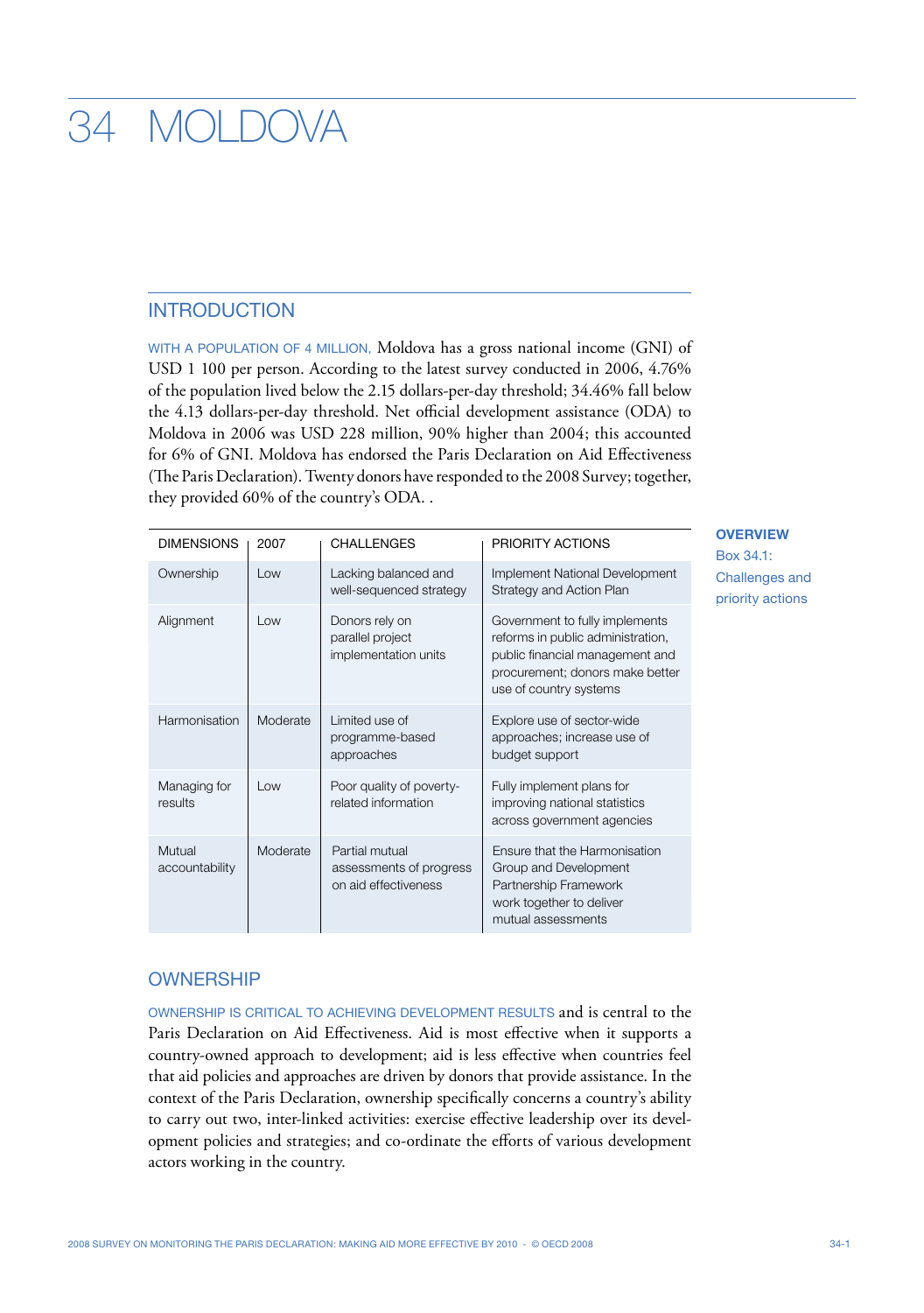#### **INDICATOR 1**

Do countries have operational development strategies?

Ownership has many dimensions. Indicator 1 – assessed as part of the World Bank's review on *Results-Based National Development Strategies: Assessments and Challenges Ahead* – provides an entry point to the issue. The World Bank assesses the operational value of a country's development strategy and policy against three criteria, all of which are essential features of any serious effort to harness domestic and external resources for development purposes: the existence of an authoritative, country-wide development policy which clearly identifies priorities and is well costed.

The World Bank rates the operational value of a country's development strategy against a five-point scale running from A (highest score) to E (lowest score). The Paris Declaration 2010 target is to raise, to at least 75%, the proportion of partner countries having operational development strategies – *i.e.* meriting a rating of A or B.

Moldova received a D rating in the 2006 Baseline Survey, indicating that some elements of an operational development strategy were in place. However gaps remained in several areas. According to the World Bank, Moldova is relatively strong in medium-term strategies, in setting country-specific development targets, and in allocating capacity and resources for implementation. By contrast, it found that Moldova lacks a long-term vision and a holistic, balanced and well-sequenced strategy. There is also some fragmentation of responsibilities among various government ministries.

For the 2008 Survey, Moldova received an improved C rating. According to World Bank's 2007 Aid Effectiveness Review assessment, this indicates that "progress is being made, although not yet enough, and the basis exists for even more substantive progress."

Moldova's long-term vision is to become a member of the European Union (EU). The country has two strategic plans to set medium-term aspirations for economic development and ensure the population's welfare: the Economic Growth and Poverty Reduction Strategy Paper for 2004-2007 and the EU–Moldova Action Plan for 2005-2007. Due to the large number of priorities generated from the wide range of national documents, implementation of policies was difficult and constrained by limited financial resources. In addition, sectoral strategies were developed that were sometimes not consistent with national policies.

At the end of 2007, Moldova finalised the National Development Strategy (NDS) for 2008-2011, which serves as a unique tool for the integration of the previous strategic framework, alignment between the budgeting process and the policy framework, and absorption of external technical and financial assistance. All priority development areas set forth in the NDS aim to adjust relevant national policies to relevant European policies. The NDS intends to focus attention on a limited number of priorities and target existing resources towards their strict implementation. The Action Plan for 2008-2011 outlines specific tasks to achieve the identified priorities and objectives in the NDS.

Initiatives within the NDS will be reflected in the national public budget and in the Medium-Term Expenditure Framework (MTEF). The NDS Action Plan will be revised every year, along with the MTEF to ensure that the Action Plan evolves concurrently with achievements made throughout the NDS implementation. The NDS implementation monitoring results will be evaluated through an Annual Evaluation Report, which will reflect the previous year's progress towards achieving the NDS objectives and the dynamics of selected performance indicators.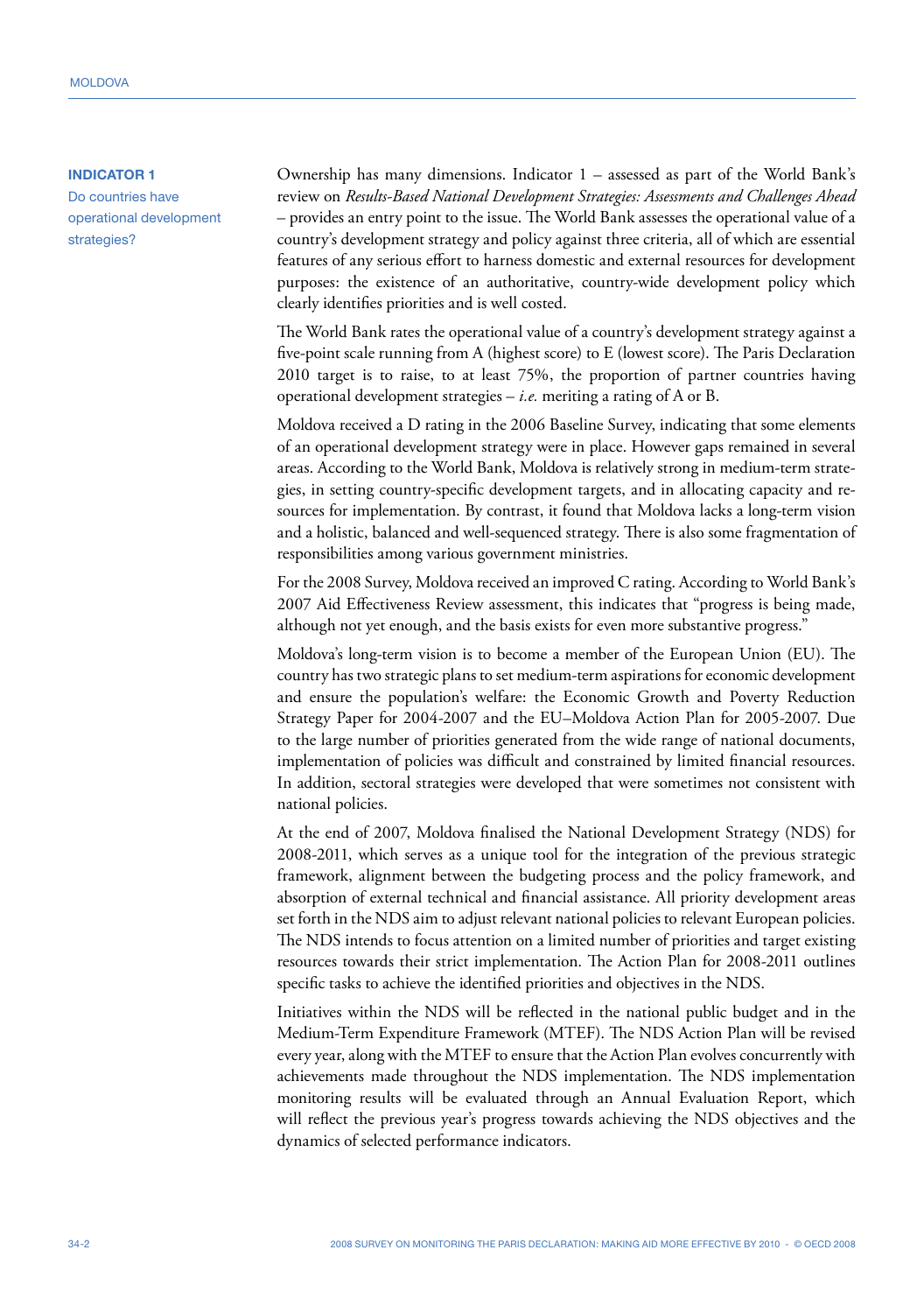The NDS provides evidence that Moldova has taken additional action towards achieving good practice and, thus, is on course to meet the 2010 target. However, the NDS is not fully operational due to certain challenges. The broad scope of the strategy may strain the limited capacity of the government. Further work is also needed to clearly define responsibilities among various ministries and to encourage greater participation from civil society and other key stakeholders in the national development process.

# ALIGNMENT

FOR AID TO BE EFFECTIVE, it must be aligned with national development strategies, institutions and procedures. The Paris Declaration envisions donors basing their support fully on country partner aims and objectives. Indicators 2 through 8 examine several dimensions of aid to assess the degree to which partner countries and donors achieve alignment.

Moldova's ratings for alignment reveal some progress since the 2006 Baseline Survey. However, continued effort is needed in all areas if the 2010 targets for alignment are to be met.

# BUILDING RELIABLE COUNTRY SYSTEMS

Indicator 2 covers two aspects of country systems: public financial management (PFM) and procurement. In each case, the focus is on the degree to which these systems adhere to broadly accepted good practices – or to which there is in place a reform programme to promote improved practices. If countries have reliable systems, donors will be encouraged to use such systems for the delivery and management of aid. This helps to align aid more closely with national development strategies and enhances aid effectiveness.

Indicator 2a of the Paris Declaration assesses the degree to which partner countries either have public financial management (PFM) systems that are in line with broadly accepted good practices or have credible reform programmes in place to establish reliable PFM systems. The assessment is based on the World Bank's Country Policy and Institutional Analysis (CPIA) score for the quality of PFM systems, which uses a scale running from 1 (very weak) to 6 (very strong) with half-point increments. To score highly, a country needs to meet all three of the following criteria: a comprehensive and credible budget linked to policy priorities; effective financial management systems to ensure that the budget is implemented as intended in a controlled and predictable way; and, timely and accurate accounting and fiscal reporting, including timely and audited public accounts. The 2010 target is that each country will move up at least one measure (*i.e.* 0.5 points) on the CPIA scale for measuring the quality of PFM systems.

In 2005, Moldova received a rating of 3.5 on a 6-point scale, slightly above the average of 3.2 for all countries rated in the World Bank's Country Policy and Institutional Assessment. Moldova received a rating of 3.8 in 2007, moving closer to meeting the 2010 target.

Moldova launched a PFM reform strategy in 2005, which is still ongoing. Several actions have been taken to improve the quality of the system to meet international standards and EU requirements. The government has drafted a new law on local public finance and established a new system for budgetary classification and financial accounting. It is implementing the strategy to develop internal public financial audit and reform external audit. In 2008, a new financial management information system will be installed. The priority for the government is to ensure the implementation and success of all these new mechanisms and institutions, in order to meet the target of 4.0 on Indicator 2a by 2010.

#### **INDICATOR 2a**

How reliable are country public financial management systems?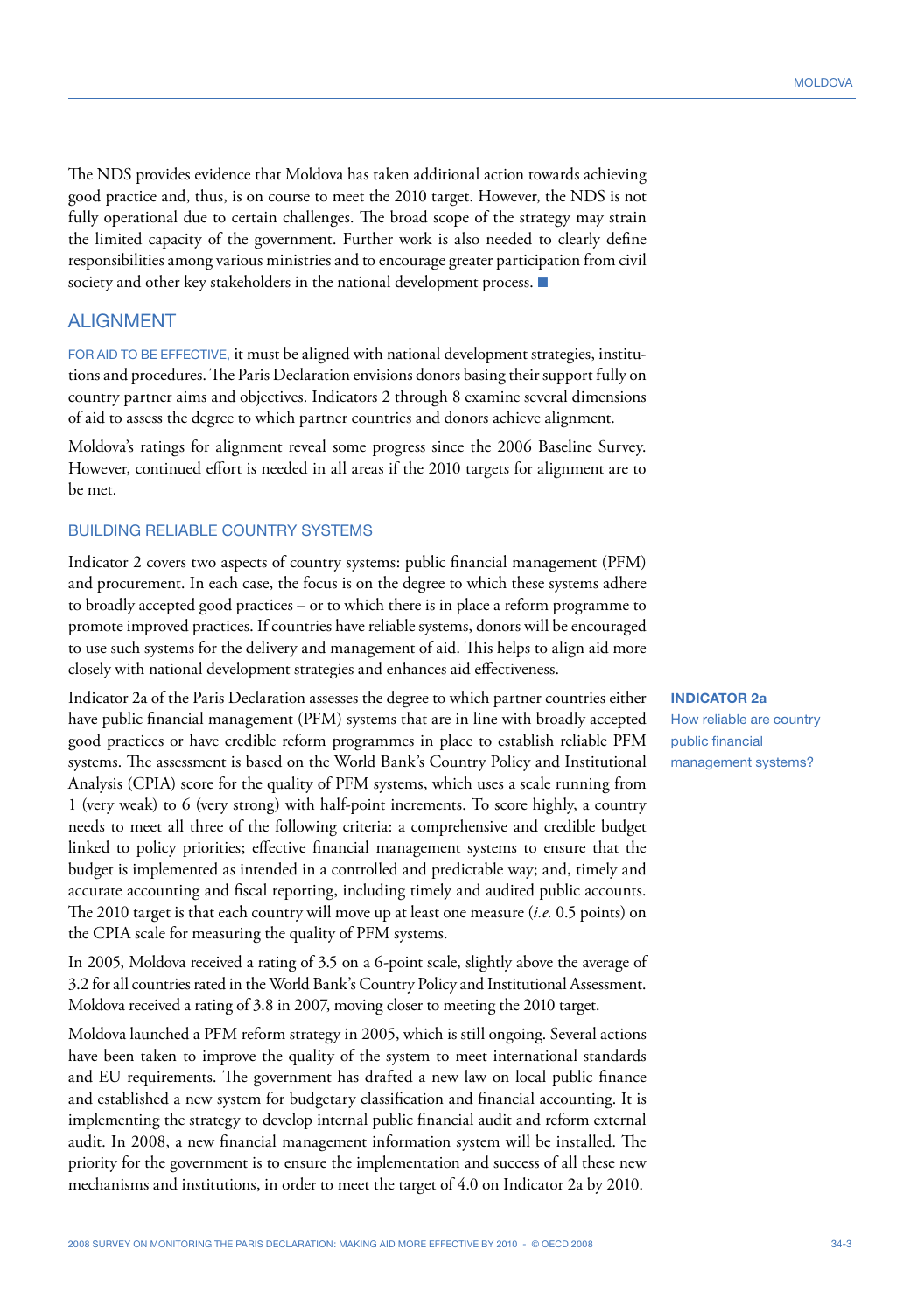#### **INDICATOR 2b**

How reliable are country procurement systems?

At the time of the 2006 Baseline Survey, no mechanism was in place to systematically assess and quantify the quality of procurement systems in partner countries. Thus, it was impossible to set country-level targets on progress towards Indicator 2b.

Moldova has undertaken several reforms to improve public procurement systems. In 2007, a new Public Procurement Law was adopted. The Law mandated the establishment of an independent agency, with adequate staff and budget, in accordance with the provisions of the public central administration reform. An Action Plan was also put in place that identifies concrete tasks aimed at increasing publicity and transparency of public procurement, building capacity of the stakeholders, supervising data and public procurement achievements, automating public procurement and accelerating the process of Moldova's adherence to the WTO Agreement on Public Procurements.

### ALIGNING AID FLOWS ON NATIONAL PRIORITIES

Comprehensive and transparent reporting on aid, and how it is used, is an important means of ensuring that donors align aid flows with national development priorities. The degree to which development assistance to the government sector is fully and accurately reflected in the budget provides a useful indication of the degree to which serious effort is made to connect aid programmes with country policies and processes. It also allows partner country authorities to present accurate and comprehensive budget reports to their parliaments and citizens.

Indicator 3 is a proxy for alignment. It measures the percentage of aid disbursed by donors to the government sector that is included in the annual budgets for the same fiscal year. The indicator is a joint measure of two components: the degree to which donors report aid flows comprehensively to partner countries; and the degree to which partner countries accurately record aid.

The final figure highlights any discrepancy between the government's budget estimates and actual disbursements by donors. The discrepancy (or gap) can be in either direction: budget estimates can be higher or lower than disbursements by donors. In order to have a single measure of discrepancy under 100%, the ratio is inverted when budget estimates are higher than donor disbursements. The 2010 target is to halve the proportion of aid flows to the government sector that is not currently reported on government budget(s), ultimately arriving at a point where at least 85% of aid is reported on the budget.

The 2006 Baseline Survey for Moldova showed 70% of total aid disbursed being recorded in the government budget. The 2008 Survey results report a significant decline, with only 57% of total aid disbursed recorded in the national budget. This puts Moldova further away from achieving its 2010 target of at least 85% for this indicator. The simple (unweighted) average donor ratio reveals that the situation is even worse on a donor-by-donor basis: the accuracy of budget reporting for the average donor was as low as 12% in 2007. Significant efforts will be needed –from both donors and government – in improving quality and communication of data aid flows if Moldova is to meet the 2010 target of 85% of aid recorded in the government budget.

#### **INDICATOR 3**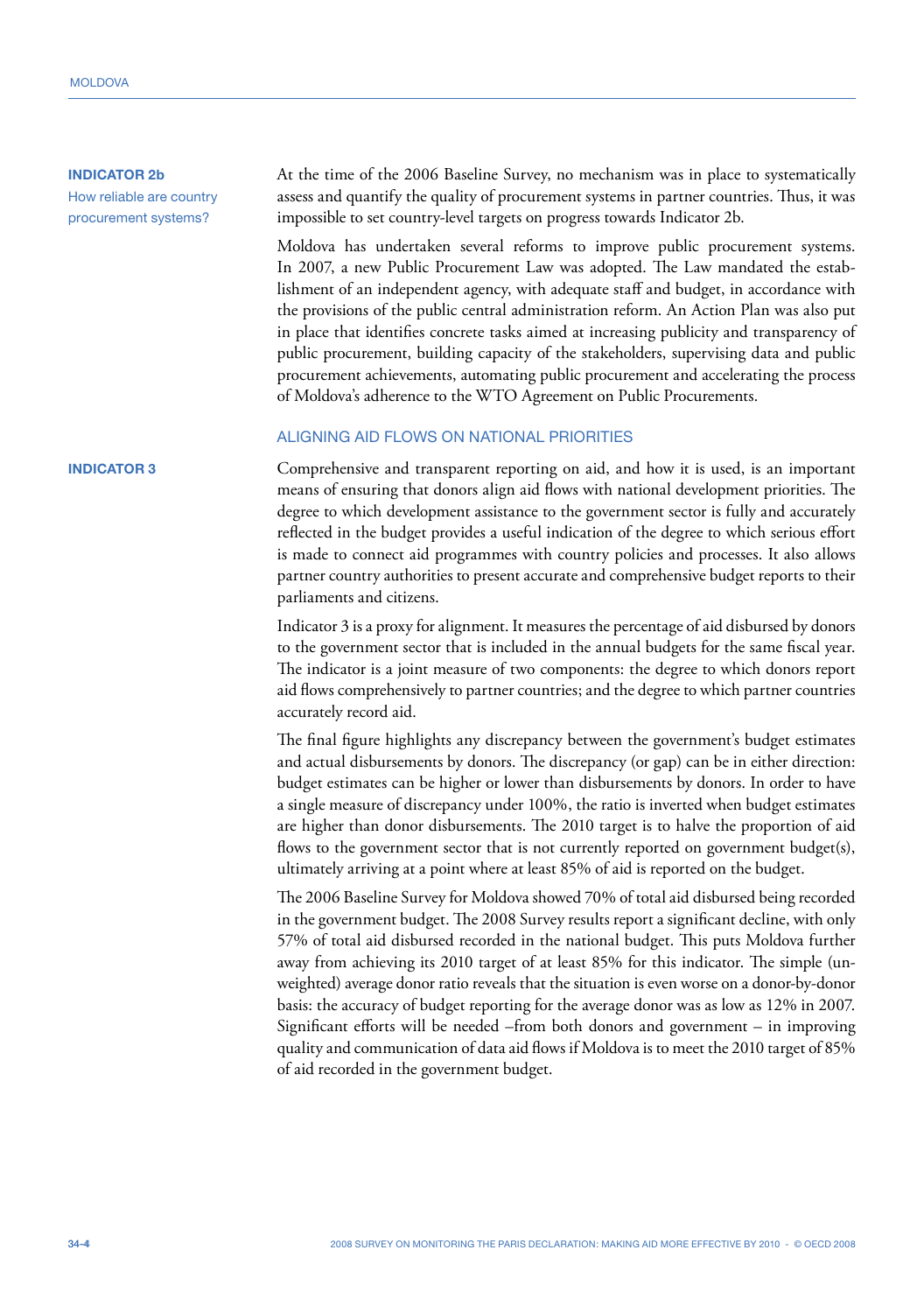Several government units oversee foreign assistance co-ordination, making it difficult to ensure effective information sharing regarding Moldova's budget. At the end of 2005, Moldova addressed this by re-organising its aid co-ordination structure into two levels. An External Assistance Coordination Unit within the Prime Minister's Office focuses on all forms of external assistance. The National Coordination Unit within the Ministry of Economy and Trade focuses on technical assistance. However, because lines of responsibility and reporting remain unclear for many functions, donors are still reporting to many different units. In 2006, the government established the Donor Presence Matrix, which is designed to inform the government on programmes implemented by donors. The Matrix reflects the data on ODA executed in the reporting year, as well as the estimations for the following three years. While information was collected from more donors in 2007 than in 2006, failure of one large donor to provide information negatively impacted the relevance of the whole exercise.

|                       | Government budget estimates<br>of aid flows for 2007<br>(USD <sub>m</sub> ) | Aid disbursed by donors for  <br>government sector in 2007<br>(USD <sub>m</sub> ) | 2005<br>(for reference) | 2007*                  |
|-----------------------|-----------------------------------------------------------------------------|-----------------------------------------------------------------------------------|-------------------------|------------------------|
|                       | a                                                                           | h                                                                                 |                         | $c = b/a$<br>$c = a/b$ |
| Austria               | $\theta$                                                                    | $\theta$                                                                          | --                      | 0%                     |
| Czech Republic        | $\theta$                                                                    | 3                                                                                 |                         | 0%                     |
| Estonia               | $\theta$                                                                    | $\theta$                                                                          |                         | 0%                     |
| European Commission   | 10                                                                          | 37                                                                                | 100%                    | 27%                    |
| France                | $\theta$                                                                    | 1                                                                                 |                         | 0%                     |
| <b>GAVI Alliance</b>  | $\theta$                                                                    | $\mathbf{0}$                                                                      | --                      | 0%                     |
| Germany               |                                                                             | $\overline{2}$                                                                    | 100%                    | 61%                    |
| Global Fund           | $\overline{2}$                                                              | 9                                                                                 | 100%                    | 23%                    |
| Hungary               | $\Omega$                                                                    | $\mathbf{0}$                                                                      | $-$                     | 0%                     |
| <b>IFAD</b>           | 4                                                                           | $\overline{c}$                                                                    | 100%                    | 42%                    |
| <b>IMF</b>            | $\Omega$                                                                    | --                                                                                | --                      | $-$                    |
| Japan                 | $\theta$                                                                    | 5                                                                                 | --                      | 0%                     |
| Latvia                | $\theta$                                                                    | $\mathbf{0}$                                                                      | --                      | 0%                     |
| Lithuania             | $\Omega$                                                                    | $\mathbf{0}$                                                                      |                         | 0%                     |
| Netherlands           | $\Omega$                                                                    | --                                                                                | --                      | --                     |
| Sweden                | $\theta$                                                                    | 14                                                                                | --                      | 0%                     |
| Switzerland           | $\Omega$                                                                    | 5                                                                                 | $-$                     | 0%                     |
| Turkey                | $\Omega$                                                                    | $\overline{2}$                                                                    |                         | 0%                     |
| <b>United Kingdom</b> | $\Omega$                                                                    | $\overline{2}$                                                                    | 10%                     | 0%                     |
| <b>United Nations</b> | $\Omega$                                                                    | 10                                                                                |                         | 0%                     |
| <b>United States</b>  | $\Omega$                                                                    | $\mathbf{1}$                                                                      |                         | 0%                     |
| World Bank            | 71                                                                          | 61                                                                                | 100%                    | 87%                    |
| Average donor ratio   |                                                                             |                                                                                   | 85%                     | 12%                    |
| <b>Total</b>          | 88                                                                          | 156                                                                               | 70%                     | 57%                    |

#### **TABLE 34.1:**

Are government budget estimates comprehensive and realistic?

\* Ratio is c=a/b except where government budget estimates are greater than disbursements (c=b/a).

On the donor side, information provided to the government is often incomplete and late. The donors' planning cycles often do not coincide with the MTEF cycle; thus, the information on planned assistance is not incorporated in the MTEF. Even if information about the donors' commitments for respective financial years are available, use of individual reporting systems by some donors do not allow for the inclusion of aid flows in national budgetary planning documents. Donors have expressed their willingness to formulate a joint assistance strategy in support of the NDS, which could improve the situation. The government is also encouraging donors to provide more direct budget support, which would be captured more effectively in the national budget.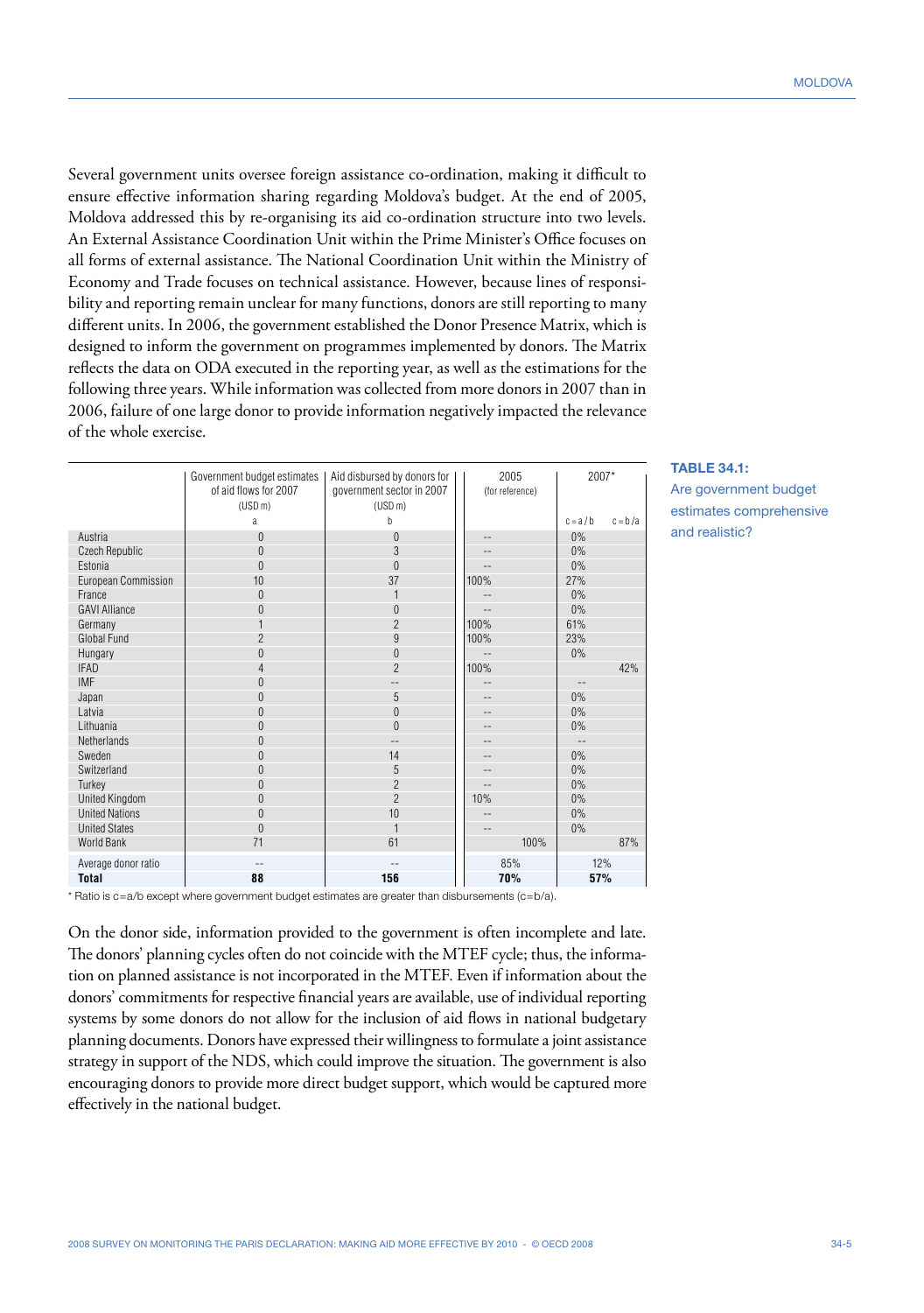### CO-ORDINATING SUPPORT TO STRENGTHEN CAPACITY

#### **INDICATOR 4**

Capacity constraints significantly undermine the ability of partner countries to capture, co-ordinate and utilise aid flows more effectively. Under the Paris Declaration, donors committed to providing technical co-operation in a manner that is co-ordinated with partner country strategies and programmes. This approach aims to strengthen capacities while also responding to the needs of partner countries. Likewise, there is greater recognition that successful capacity building is endogenous – *i.e.* is led by the partner country. To this end, the partner country defines clear objectives to ensure that existing capacities are used effectively and that external support is harmonised within this framework.

|                       | Co-ordinated<br>technical co-operation<br>(USD <sub>m</sub> ) | Total<br>technical co-operation<br>(USD <sub>m</sub> ) | 2005<br>(for reference) | 2007              |
|-----------------------|---------------------------------------------------------------|--------------------------------------------------------|-------------------------|-------------------|
|                       |                                                               | h                                                      | $c = a/b$               |                   |
|                       | a                                                             |                                                        |                         |                   |
| Austria               |                                                               |                                                        | 0%                      | 100%              |
| Czech Republic        |                                                               | $\overline{2}$                                         |                         | 28%               |
| Estonia               | $\Omega$                                                      | $\Omega$                                               | --                      | $0\%$             |
| European Commission   | --                                                            | 16                                                     | --                      | $\qquad \qquad -$ |
| France                | $\mathbf{0}$                                                  | $\Omega$                                               |                         | $0\%$             |
| <b>GAVI Alliance</b>  | $\mathbf{0}$                                                  | $\mathbf{0}$                                           |                         |                   |
| Germany               | $\mathbf{0}$                                                  | $\overline{2}$                                         | --                      | 24%               |
| <b>Global Fund</b>    | --                                                            | --                                                     |                         | --                |
| Hungary               | $\theta$                                                      | $\theta$                                               |                         | $0\%$             |
| <b>IFAD</b>           | $\mathbf{0}$                                                  | $\Omega$                                               |                         | $0\%$             |
| <b>IMF</b>            |                                                               |                                                        |                         |                   |
| Japan                 |                                                               |                                                        | 0%                      | 100%              |
| Latvia                | $\mathbf{0}$                                                  | $\Omega$                                               |                         | 64%               |
| Lithuania             | $\theta$                                                      | $\Omega$                                               |                         | 25%               |
| Netherlands           | --                                                            | --                                                     | 0%                      |                   |
| Sweden                | 3                                                             | 13                                                     | 100%                    | 20%               |
| Switzerland           | 4                                                             | 6                                                      | 0%                      | 59%               |
| Turkey                | $\mathbf{0}$                                                  | $\Omega$                                               | 0%                      | 7%                |
| <b>United Kingdom</b> | $\overline{2}$                                                | $\overline{2}$                                         | 84%                     | 99%               |
| <b>United Nations</b> | 15                                                            | 16                                                     | 100%                    | 92%               |
| <b>United States</b>  | $\Omega$                                                      | 25                                                     | 8%                      | 0%                |
| World Bank            | $\overline{2}$                                                | 12                                                     | 100%                    | 17%               |
| <b>Total</b>          | 28                                                            | 97                                                     | 26%                     | 29%               |

Indicator 4 focuses on the extent to which donor technical co-operation – an important input into capacity development – is moving towards this country-led model. It measures the degree of alignment between donor technical co-operation and the partner country's capacity development needs and strategies. The Paris Declaration 2010 target is that 50% of technical co-operation flows are implemented through co-ordinated programmes that are consistent with national development strategies.

Co-ordinated technical co-operation in Moldova improved marginally in 2007 – 29% of technical assistance provided by donors was co-ordinated, compared with only 26% in 2005. This is still far below the 2010 target of 50%. No national capacity building strategy exists in Moldova, and only some sector's strategies have capacity building components. Only broad institutional reform programmes – such as the public financial management and central public administration – have co-ordinated technical assistance in terms of the 2008 Survey guidelines. In many cases, national authorities do not have control over the technical assistance delivered. For some joint assistance projects, donors do not adopt a unified approach.

# TABLE 34.2:

How much technical co-operation is co-ordinated with country programmes?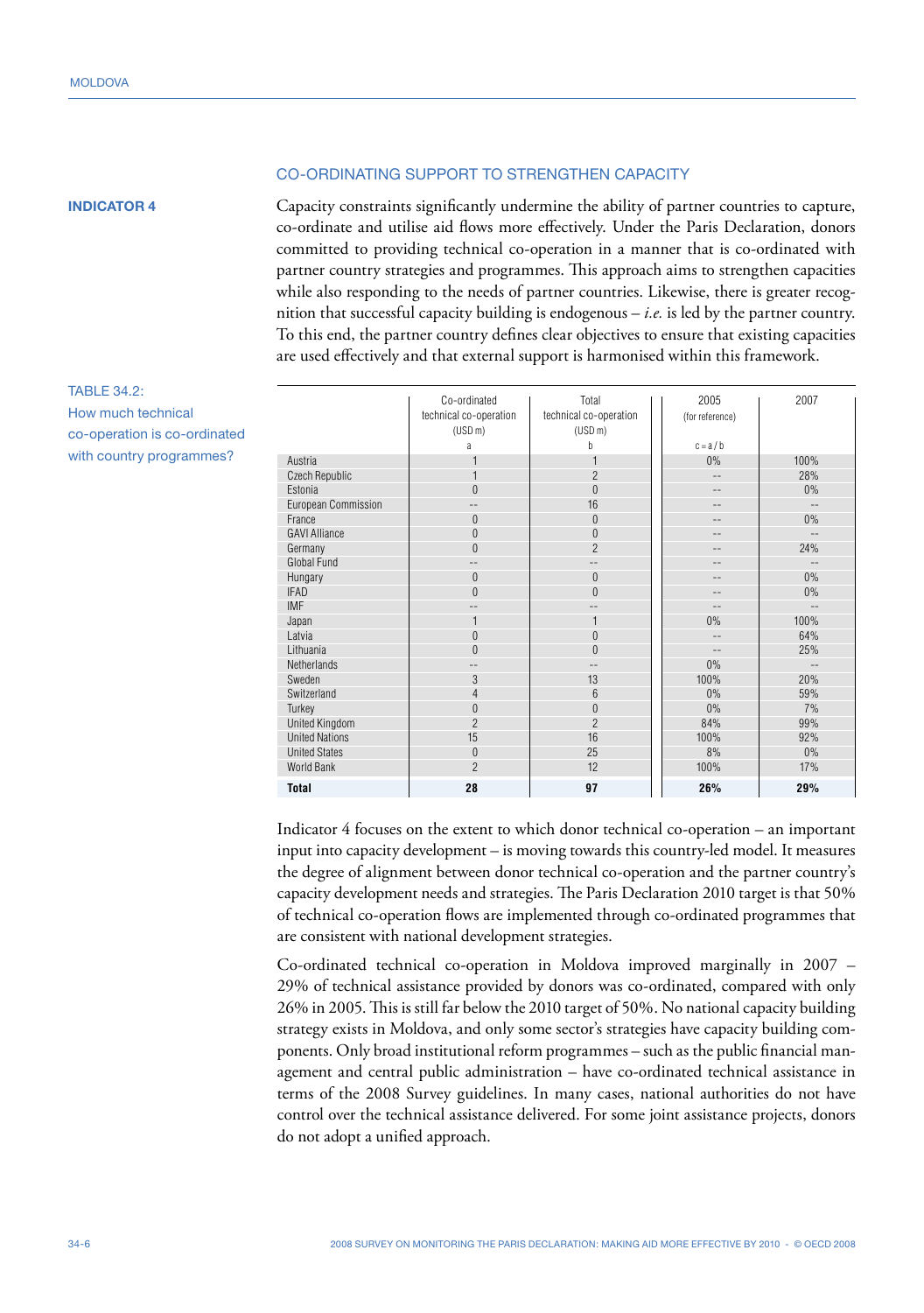Since 2005, the government has developed several sector strategies on capacity development as part of the NDS. It has also launched a donor-mapping exercise to better identify co-ordinating mechanisms between donors. To reach the 2010 target, Moldova and its donors must step up efforts on this indicator.

# USING COUNTRY SYSTEMS

Donor use of a partner country's established institutions and systems increases aid effectiveness by strengthening the partner's long-term capacity to develop, implement and account for its policies – to both its citizens and its parliament. The Paris Declaration encourages donors to increase their use of country systems that are of sufficient quality, and to work with partner countries to strengthen systems that are currently weak. In this respect, Indicator 5 is directly linked to Indicator 2 on the quality of PFM and procurement systems, and measures the use of both.

Indicator 5a measures the extent to which donors use partner country PFM systems when providing funding to the government sector. It measures the volume of aid that uses partner country PFM systems (budget execution, financial reporting, and auditing) as a percent of total aid disbursed to the government sector. The 2010 target is relative to Indicator 2a on the quality of PFM systems.

Indicator 5b measures the volume of aid, as a percent of total aid disbursed to the government sector, that uses partner country procurement systems. The 2010 target is relative to Indicator 2b; thus, targets are indicated only for those countries that established scores for Indicator 2b in the context of the 2006 Baseline Survey.

| <b>INDICATOR 5</b> |  |  |  |
|--------------------|--|--|--|
|                    |  |  |  |

TABLE 34.3: How much aid for the government sector uses country systems?

|                       | Aid disbursed                      | Public financial management (PFM) |                     |                     |                          | Procurement       |                     |                   |                   |
|-----------------------|------------------------------------|-----------------------------------|---------------------|---------------------|--------------------------|-------------------|---------------------|-------------------|-------------------|
|                       | by donors for<br>government sector | Budget                            | Financial           | Auditing            | 2005                     | 2007              | Procurement         | 2005              | 2007              |
|                       |                                    | execution                         | reporting           |                     | (for reference)          |                   | systems             | (for reference)   |                   |
|                       | (USD <sub>m</sub> )                | (USD <sub>m</sub> )               | (USD <sub>m</sub> ) | (USD <sub>m</sub> ) |                          |                   | (USD <sub>m</sub> ) |                   |                   |
|                       | a                                  | h                                 | C                   | d                   |                          | avg(b,c,d)/a      | e                   |                   | e/a               |
| Austria               | $\theta$                           | $\theta$                          | $\theta$            | $\theta$            | 0%                       | 0%                | $-\,-$              | $0\%$             |                   |
| Czech Republic        | 3                                  | $\Omega$                          | $\pmb{0}$           | $\theta$            | $\overline{\phantom{m}}$ | 0%                | $-\,-$              | $\qquad \qquad -$ | $\qquad \qquad -$ |
| Estonia               | $\theta$                           | $\theta$                          | $\mathbf{0}$        | $\mathbf{0}$        | $\qquad \qquad -$        | 0%                | $-\,-$              | $-$               |                   |
| European Commission   | 37                                 | 37                                | 37                  | 37                  | 100%                     | 100%              | 37                  | 100%              | 100%              |
| France                |                                    | $\theta$                          | $\pmb{0}$           | $\theta$            | $\qquad \qquad -$        | 0%                | $-\,-$              | $\qquad \qquad -$ |                   |
| <b>GAVI Alliance</b>  | $\theta$                           | $\mathbf{0}$                      | $\mathbf{0}$        | $\theta$            | $\qquad \qquad -$        | 35%               | $\theta$            | 40%               | 60%               |
| Germany               | $\overline{c}$                     | $\overline{2}$                    | $\overline{2}$      | $\overline{2}$      | $\qquad \qquad -$        | 100%              | $\overline{2}$      | $\qquad \qquad -$ | 100%              |
| Global Fund           | 9                                  | $\Omega$                          | $\mathbf{0}$        | $\theta$            | 0%                       | 0%                | $-$                 | 0%                | $\qquad \qquad -$ |
| Hungary               | $\overline{0}$                     | $\theta$                          | $\pmb{0}$           | $\theta$            | $\qquad \qquad -$        | 0%                | $\qquad \qquad -$   | --                |                   |
| <b>IFAD</b>           | $\overline{2}$                     | $\mathbf{0}$                      | $\mathbf{0}$        | $\mathbf{0}$        | $-$                      | 0%                | $-$                 | --                |                   |
| <b>IMF</b>            | --                                 | $\overline{\phantom{m}}$          | $\qquad \qquad -$   | $\qquad \qquad -$   | $\qquad \qquad -$        |                   | $\qquad \qquad -$   | $\qquad \qquad -$ |                   |
| Japan                 | 5                                  | $\overline{2}$                    | $\overline{c}$      | $\overline{2}$      | 0%                       | 33%               | $\overline{2}$      | 0%                | 33%               |
| Latvia                | $\theta$                           | $\mathbf{0}$                      | $\mathbf{0}$        | $\theta$            | $\qquad \qquad -$        | 8%                | $\theta$            | $\qquad \qquad -$ | $1\%$             |
| Lithuania             | $\overline{0}$                     | $\mathbf{0}$                      | $\mathbf{0}$        | $\mathbf{0}$        | $\qquad \qquad -$        | 0%                | $\mathbf{0}$        | --                | 100%              |
| Netherlands           | $\qquad \qquad -$                  | $\qquad \qquad -$                 | $\qquad \qquad -$   | $-\,-$              | $\qquad \qquad -$        | $\qquad \qquad -$ | $\qquad \qquad -$   | $-\,-$            | $-\,-$            |
| Sweden                | 14                                 | 6                                 | $6\,$               | $\theta$            | $0\%$                    | 29%               |                     | 0%                | 11%               |
| Switzerland           | 5                                  | $\Omega$                          | $\theta$            | $\theta$            | $\qquad \qquad -$        | 0%                | $\qquad \qquad -$   | $\qquad \qquad -$ | $\qquad \qquad -$ |
| Turkey                | $\overline{2}$                     | $\theta$                          | $\overline{0}$      | $\Omega$            | 0%                       | 0%                | $-\,-$              | 0%                | $\qquad \qquad -$ |
| <b>United Kingdom</b> | $\overline{2}$                     | $\Omega$                          | $\mathbf{0}$        | $\theta$            | 7%                       | 0%                | $-\,-$              | 10%               | $-\,-$            |
| <b>United Nations</b> | 10                                 | $\theta$                          | $\overline{0}$      | $\Omega$            | 0%                       | 3%                | $-\,-$              | 0%                |                   |
| <b>United States</b>  |                                    | $\Omega$                          | $\mathbf{0}$        | $\Omega$            | 0%                       | 0%                | $-\,-$              | 0%                | $-\,-$            |
| World Bank            | 61                                 | 18                                | 18                  | 18                  | 0%                       | 29%               | 18                  | 0%                | 29%               |
| <b>Total</b>          | 156                                | 66                                | 66                  | 59                  | 25%                      | 41%               | 60                  | 25%               | 39%               |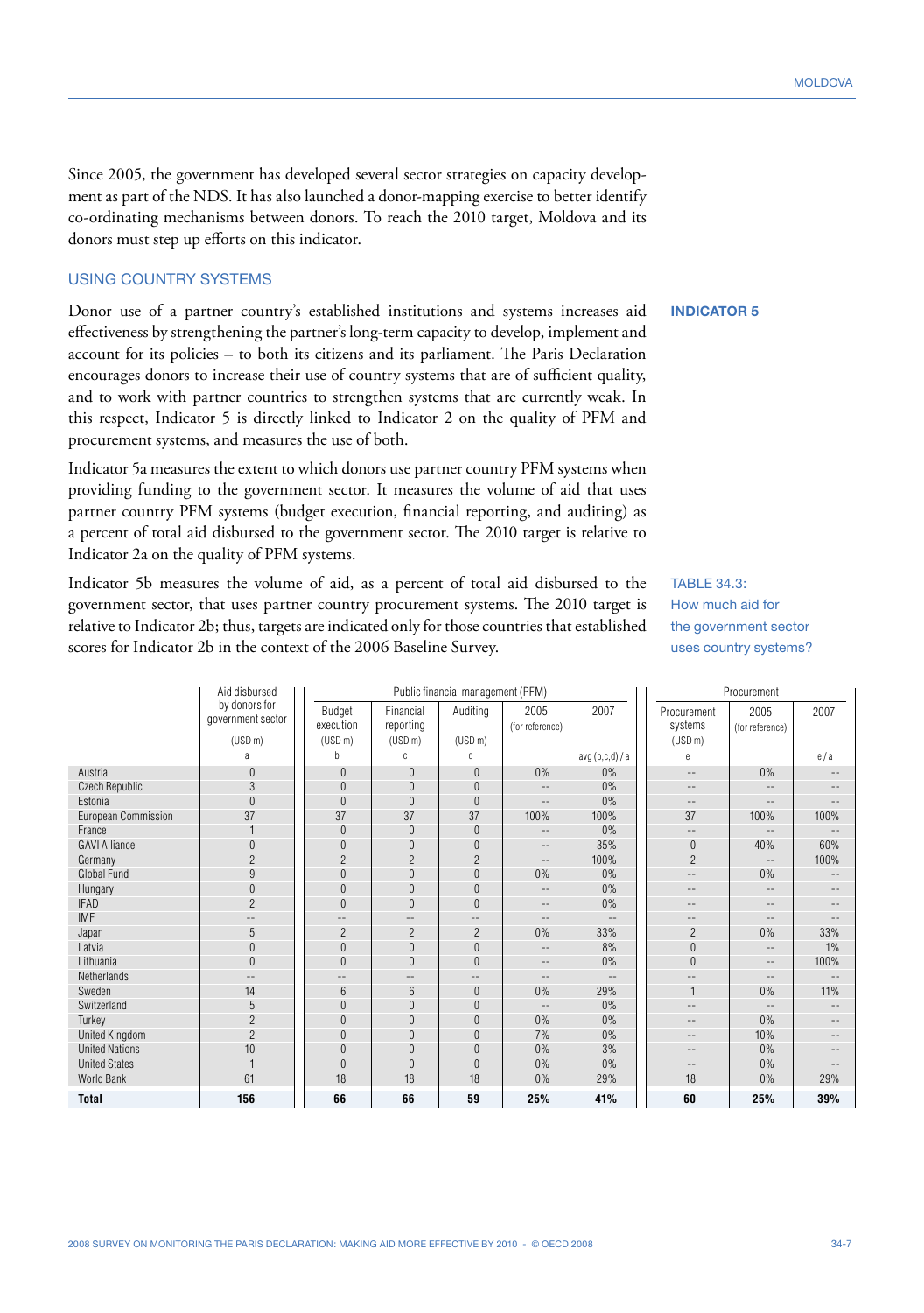The 2006 Baseline Survey for Moldova reported that 25% of aid made use of PFM systems, averaged across the three components. Given that Moldova scored 3.5 on Indicator 2a, the target for 2010 on Indicator 5a is that 50% of aid (one-third reduction) will make use of national PFM systems.

The 2008 Survey shows a tangible improvement with 41% of aid using country PFM systems, putting Moldova within reach of the 2010 target. Significant use of country PFM systems remains largely restricted to those donors delivering assistance in the form of general budget support, which has increased since 2005. In order to build greater donor confidence in its PFM systems, the government should continue with PFM reforms to improve the quality and accountability. One positive example to increase the use of country systems is the decision of UN agencies to consolidate assistance planning instruments around a Common Country Programme. A UN-harmonised approach to cash transfers is also expected to contribute to the gradual use of country financial reporting systems.

On procurement (Indicator 5b), 39% of aid now makes use of the country's systems, a substantial increase on the 25% recorded in 2005. The 2006 survey did not include an assessment of the country's procurement system, so no target was set for 2010. The World Bank, in particular, has made progress on this indicator by moving towards "agreed procedures" whereby small value procurement may use the national procurement system. Although the government must continue to improve its PFM and procurement systems, donors must also find ways to make greater use of national systems if the 2010 targets are to be met.

#### AVOIDING PARALLEL IMPLEMENTATION STRUCTURES

When providing development assistance, some donors establish specific project implementation units (PIUs), *i.e.* dedicated management units designed to support development projects or programmes. A PIU is said to be "parallel" when it is created at the behest of the donor and operates outside existing country institutional and administrative structures.

In the short term, parallel PIUs can play a useful role in establishing good practice and promoting effective project management. However, in the long run, parallel PIUs often tend to undermine national capacity building efforts, distort salaries and weaken accountability for development.

To make aid more effective, the Paris Declaration encourages donors to "avoid, to the maximum extent possible, creating dedicated structures for day-to-day management and implementation of aid-financed projects and programmes." Indicator 6 is a count of the number of parallel PIUs being used in partner countries. The 2010 target is to reduce by two-thirds the stock of parallel PIUs in each partner country.

The 2008 Survey shows an increase in the number of parallel PIUs in Moldova from 43 in 2005 to 59 in 2007. This puts the 2010 target of reducing the number of parallel PIUs to 14 much further away. This increase should be interpreted carefully since the number of parallel PIUs in the 2006 Baseline Survey may have been understated given the revised definition of PIUs in the 2008 Survey. There may also be unreported parallel PIUs in cases which donors deliver assistance to the government sector.

#### **INDICATOR 6**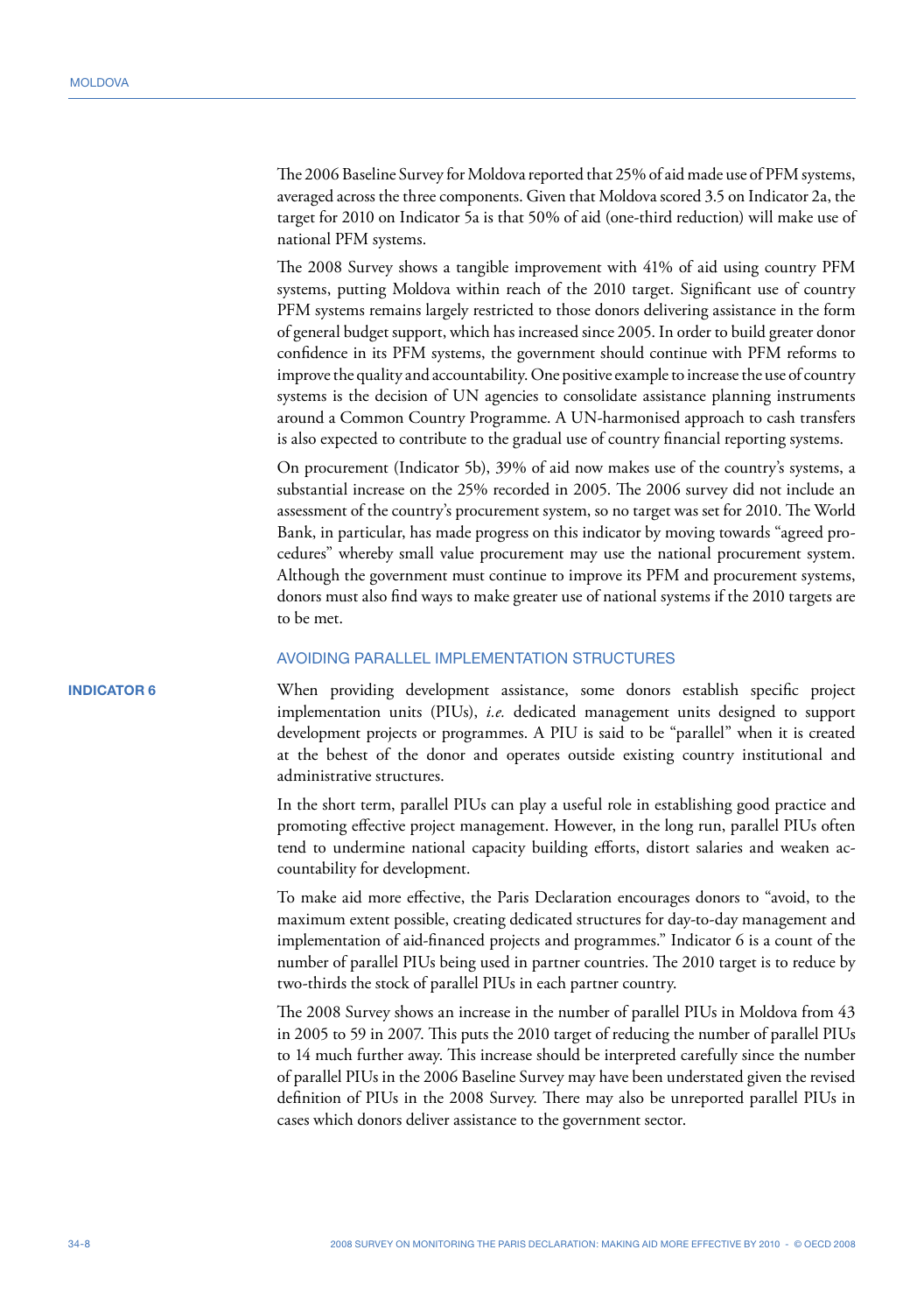External partners rely heavily on PIUs, which are external to government structures and use special accounting and reporting mechanisms for project implementation. Many donors are trying to reduce their reliance on parallel PIUs by integrating their functions into the appropriate ministries. However, donors often still have the authority to appoint staff members and provide higher salaries than those of civil service personnel. This can undermine national capacity building efforts and create tension within ministries. Joint efforts by government and donors to build capacities in the public authorities of Moldova will contribute to the full transition of PIUs into government authorities, allowing Moldova to make progress on this indicator. However, reaching the 2010 target of only 14 parallel PIUs seems unrealistic.

|                            | 2005<br>(for reference) | 2007<br>(units) |
|----------------------------|-------------------------|-----------------|
| Austria                    | $\Omega$                | $\Omega$        |
| <b>Czech Republic</b>      |                         | 8               |
| Estonia                    |                         | $\Omega$        |
| <b>European Commission</b> |                         | 10              |
| France                     |                         | $\Omega$        |
| <b>GAVI Alliance</b>       |                         | $\Omega$        |
| Germany                    |                         | $\Omega$        |
| Global Fund                | U                       | N               |
| Hungary                    |                         | N               |
| <b>IFAD</b>                |                         | 1               |
| <b>IMF</b>                 |                         |                 |
| Japan                      | 1                       | $\mathfrak{p}$  |
| Latvia                     |                         | $\Omega$        |
| Lithuania                  |                         | N               |
| Netherlands                | $\Omega$                |                 |
| Sweden                     | 6                       | $\overline{4}$  |
| Switzerland                | $\Omega$                | N               |
| Turkey                     | $\Omega$                | 1               |
| <b>United Kingdom</b>      | $\overline{\Delta}$     | $\overline{3}$  |
| <b>United Nations</b>      | 11                      | 14              |
| <b>United States</b>       | 13                      | $\Omega$        |
| <b>World Bank</b>          | 14                      | 16              |
| <b>Total</b>               | 43                      | 59              |

TABLE 34.4: How many PIUs are parallel to country structures?

#### PROVIDING MORE PREDICTABLE AID

For many countries, development assistance constitutes a vital source of revenue and resources. Being able to predict aid disbursements – in terms of both how much aid will be delivered and when – is as an important factor in the ability of countries to manage public finances and undertake realistic planning for development. It is particularly crucial to enabling partner countries to implement medium- to long-term development plans and to optimise the allocation of resources within and across sectors. In this regard, the Paris Declaration calls on donors to provide reliable, indicative commitments of aid over a multi-year framework, and to disburse aid in a timely and predictable fashion according to agreed schedules.

Indicator 7 examines in-year predictability of aid to the government sector, measuring the proportion of planned disbursements (as reported by donors) that are recorded by governments in the national accounting system as actually disbursed. Indicator 7 assesses predictability from two angles. The first angle is the combined ability of donors and government to disburse aid on schedule. The second is the ability of donors and government to record comprehensively disbursements made by donors to the government sector.

Indicator 7 is designed to encourage progress in relation to both angles, with the aim of gradually closing the predictability gap – by one-half – by 2010. The ultimate goal is to improve not only the predictability of actual disbursements, but also the accuracy of how disbursements are recorded in government systems – an important feature of ownership, accountability and transparency.

#### **INDICATOR 7**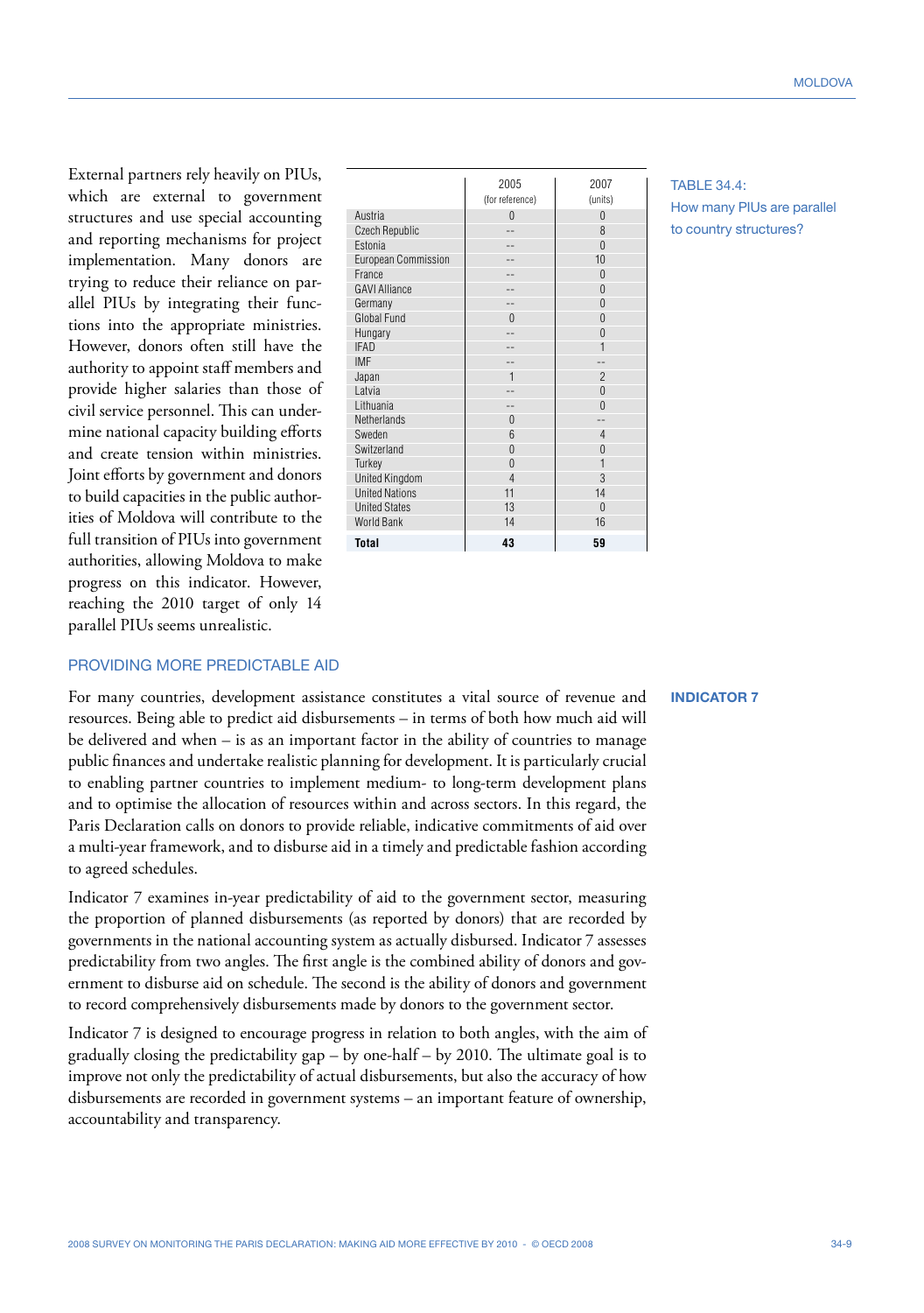TABLE 34.5: Are disbursements on schedule and recorded

by government?

In Moldova, donors scheduled USD 159 million for disbursement in 2007 and actually disbursed – according to their own records – slightly less than expected (USD 156 million). The second angle is donors' and government's ability to record comprehensively the disbursements scheduled by donors for the government sector. The government recorded 77% of aid scheduled for disbursement in its accounts as disbursed within 2007. This is an increase from 67% in 2005, and within reach of the 2010 target of 83%. However, this apparent progress conceals an unimpressive and actually deteriorating combination of over- and under-recording of scheduled aid, donor by donor. Challenges in narrowing the gap between scheduled and recorded disbursements are, thus, mainly associated with the flawed coverage of donor disbursements in national records.

Disbursements were not recorded particularly in project funds as they tend to have their own financial systems that remain outside of Moldova's financial management systems. Donors may not notify the central authorities of these funds. Differing financial management practices and budget cycles between donors and government also create difficulties for recording all aid on budget. To address these issues, the government is increasing accountability for external development sources management by creating the National Committee for Foreign Assistance, under the leadership of the Prime Minister. The government is also encouraging donors to increase the volumes of ODA granted in the form of general budget support.

|                       | Aid disbursed by donors for<br>Aid scheduled by donors<br>Disbursements recorded<br>for disbursement in 2007<br>government sector in 2007<br>by government in 2007<br>(USD <sub>m</sub> )<br>(USD <sub>m</sub> )<br>$(USD \, m)$ |                   | 2005<br>(for reference) | 2007*             |                          |
|-----------------------|----------------------------------------------------------------------------------------------------------------------------------------------------------------------------------------------------------------------------------|-------------------|-------------------------|-------------------|--------------------------|
|                       | a                                                                                                                                                                                                                                | h                 | for reference only      |                   | $c = a/b$<br>$c = b/a$   |
| Austria               | $\pmb{0}$                                                                                                                                                                                                                        | $\Omega$          | $\Omega$                | $-\,-$            | 0%                       |
| Czech Republic        | $\pmb{0}$                                                                                                                                                                                                                        | $\overline{2}$    | 3                       |                   | 0%                       |
| Estonia               | $\theta$                                                                                                                                                                                                                         | $\overline{0}$    | $\Omega$                |                   | 0%                       |
| European Commission   | 39                                                                                                                                                                                                                               | 37                | 37                      | 98%               | 96%                      |
| France                | $\mathbf 0$                                                                                                                                                                                                                      | $\theta$          |                         | $-$               | $\overline{\phantom{m}}$ |
| <b>GAVI Alliance</b>  | $\mathbf 0$                                                                                                                                                                                                                      | $\overline{0}$    | $\theta$                |                   | 0%                       |
| Germany               | $\overline{2}$                                                                                                                                                                                                                   | $\overline{2}$    | $\overline{2}$          | $-\,-$            | 87%                      |
| Global Fund           | 9                                                                                                                                                                                                                                | $\overline{9}$    | 9                       | 85%               | 100%                     |
| Hungary               | $\mathbf{0}$                                                                                                                                                                                                                     | $\Omega$          | $\theta$                | $-$               | 0%                       |
| <b>IFAD</b>           | 6                                                                                                                                                                                                                                |                   | $\overline{2}$          | $-$               | 13%                      |
| <b>IMF</b>            | $\pmb{0}$                                                                                                                                                                                                                        |                   |                         | $\qquad \qquad -$ | $\qquad \qquad -$        |
| Japan                 | 3                                                                                                                                                                                                                                | 5                 | 5                       | $-$               | 48%                      |
| Latvia                | $\theta$                                                                                                                                                                                                                         | $\theta$          | $\theta$                | $- -$             | 0%                       |
| Lithuania             | $\overline{0}$                                                                                                                                                                                                                   | $\Omega$          | $\Omega$                | $\qquad \qquad -$ | 0%                       |
| Netherlands           | $\mathbf{0}$                                                                                                                                                                                                                     | $\qquad \qquad -$ | $ -$                    | $- -$             |                          |
| Sweden                | $\overline{2}$                                                                                                                                                                                                                   | 12                | 14                      | $-$               | 15%                      |
| Switzerland           | $\pmb{0}$                                                                                                                                                                                                                        |                   | 5                       | $-\,-$            | 0%                       |
| Turkey                | $\mathbf{0}$                                                                                                                                                                                                                     | $\overline{2}$    | $\overline{2}$          | $\qquad \qquad -$ | 0%                       |
| <b>United Kingdom</b> | $\mathbf{0}$                                                                                                                                                                                                                     | $\overline{2}$    | $\overline{2}$          | 7%                | 0%                       |
| <b>United Nations</b> | $\overline{0}$                                                                                                                                                                                                                   | 10                | 10                      | $-$               | 3%                       |
| <b>United States</b>  | $\theta$                                                                                                                                                                                                                         | $\theta$          |                         | $-\,-$            | $\overline{\phantom{m}}$ |
| World Bank            | 62                                                                                                                                                                                                                               | 70                | 61                      | 87%               | 87%                      |
| Average donor ratio   |                                                                                                                                                                                                                                  |                   |                         | 69%               | 25%                      |
| Total                 | 122                                                                                                                                                                                                                              | 159               | 156                     | 67%               | 77%                      |

\* Ratio is c=a/b except where disbursements recorded by government are greater than aid scheduled for disbursement (c=b/a).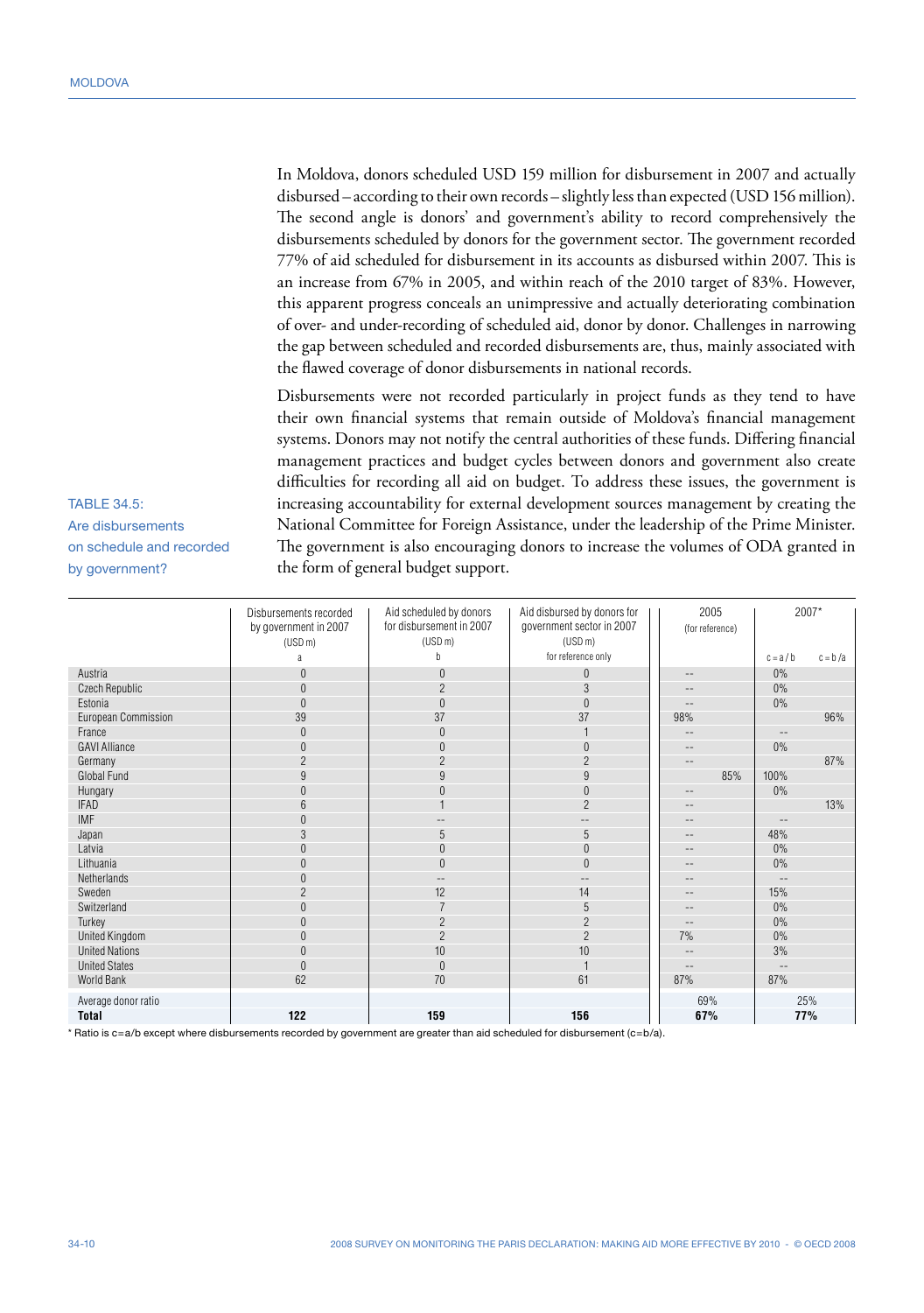Indicator 7 seeks to improve not only the predictability of actual disbursements but also the accuracy of how they are recorded in government systems – an important feature of ownership, accountability and transparency. In Moldova, this combined predictability gap amounts to USD 37 million (23% of aid scheduled for disbursement). Closing this predictability gap will require donors and government to collaborate on various fronts at the same time. As mentioned in the 2006 Baseline Survey, they might work at improving: a) the realism of predictions on volume and timing of expected disbursements; b) the way donors notify their disbursements to government; and c) the comprehensiveness of government's records of disbursements made by donors.

#### UNTYING AID

Aid is said to be "tied" when it is provided on the condition that the recipient country will use it to purchase goods and services from suppliers based in the donor country. Experience shows that aid with such conditions attached increases the costs of goods and services provided to partner countries; it also increases the administrative burdens on both donors and partners. By contrast, untied aid helps build a country's capacity to provide goods and services.

Country figures for untying aid are based on voluntary self-reporting by donors that are members of the OECD Development Assistance Committee (OECD-DAC). The 2010 target is to continue progress towards untying aid over time.

According to OECD data covering 60% of aid to Moldova, 98% of aid is untied in 2006. Moldova has made progress on Indicator 8, exceeding the baseline amount of 81% and meeting its 2010 target of continued progress over time. This is a result of increasing ODA through general budget support. ■

# **HARMONISATION**

DECADES OF DEVELOPMENT EXPERIENCE show that poor co-ordination of aid increases the cost for both donors and partner countries, and significantly reduces the value-added of aid. Harmonisation of aid delivery procedures and adoption of common arrangements help reduce duplication of effort and lower the steep transaction costs of managing aid. The Paris Declaration focuses on two dimensions of aid as a proxy for assessing overall harmonisation: the use of common arrangements within programme-based approaches (PBAs) and the extent to which donors and partner countries conduct joint missions and share analysis.

In Moldova, donors have used a variety of mechanisms to co-ordinate their activities such as the donor roundtables and sector working groups, the IPS Support Group, and Development Counsellors (including EC Member State Development Counsellors). The Donor Technical Secretariat (DTS) is a mechanism created by donors in order to facilitate the co-ordination process. The DTS has been responsible for logistical and advisory support of many of these co-ordination efforts and events. On harmonisation, donors now need to make substantially more use of programme-based approaches (PBAs).

**INDICATOR 8** How much aid is untied?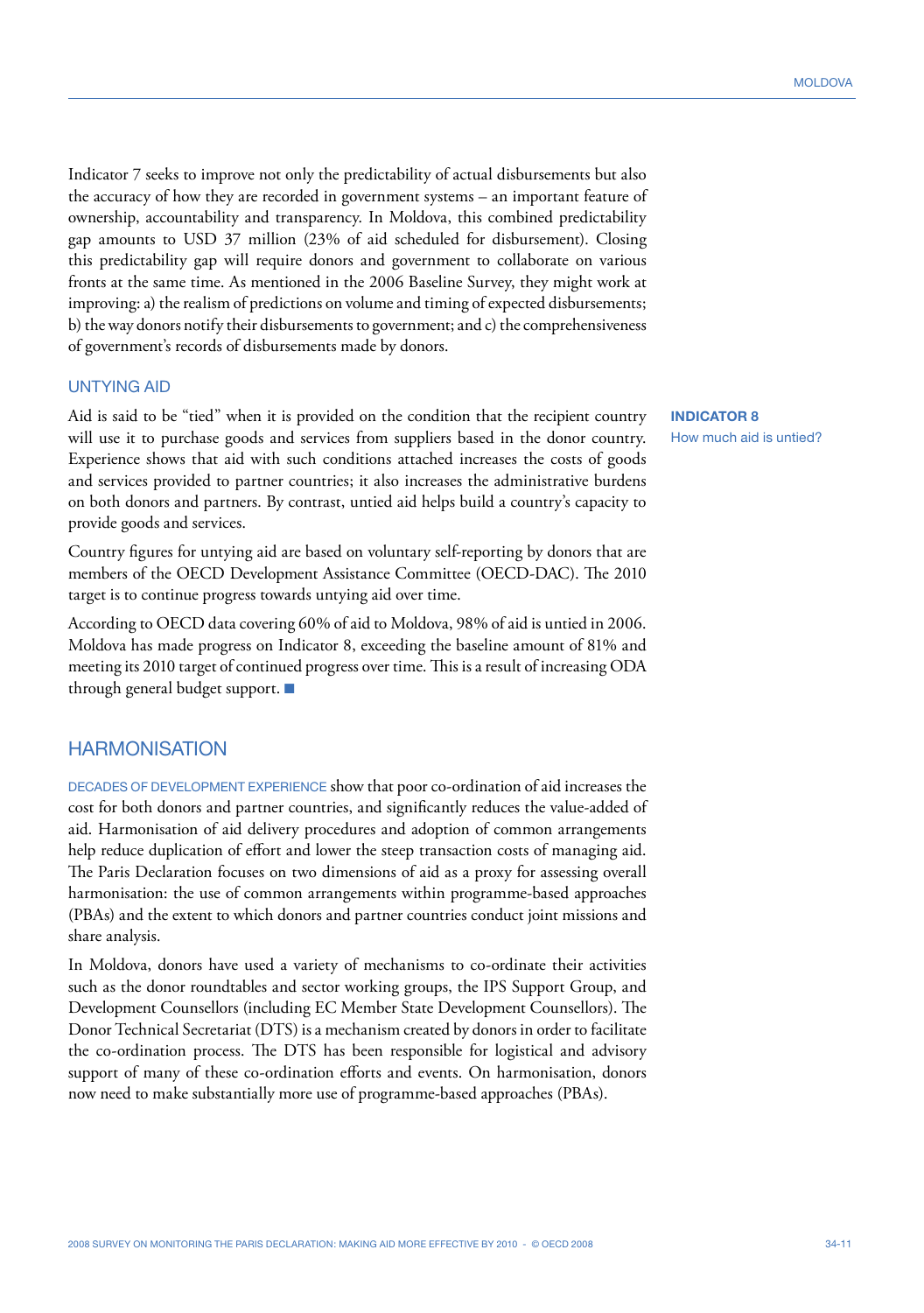**INDICATOR 9**

#### USING COMMON ARRANGEMENTS

Aid effectiveness is enhanced when donors use common arrangements to manage and deliver aid in support of partner country priorities. A sound mechanism for aid coordination can be described as one that builds on shared objectives and that reconciles, in a constructive manner, the various interests of stakeholders.

Indicator 9 assesses the degree to which donors work together by measuring the proportion of total ODA disbursed within PBAs. In practice, there are many different modalities for implementing PBAs, which operate at various levels. At one level, the partner country is responsible for defining clear, country-owned programmes (*e.g.* sector policy) and establishing a single budget framework that captures all resources (both domestic and external). At the second level, donors are responsible for taking steps to use local systems for programme design and implementation, financial management, monitoring and evaluation. Finally, partner countries and donors are jointly responsible for donor coordination and harmonisation of donor procedures. The 2010 target is that 66% of aid flows are provided in the context of PBAs.

The proportion of aid to Moldova using PBAs, and thus common procedures, rose from 16% in 2005 to 30% in 2007– still below the 2010 target level of 66%. The majority of PBA is made up of direct budget support, with a small amount as sector support. The low level of common arrangements and PBAs used by donors can be explained partially by the limited capacities of line ministries to define their sectoral priorities, lack of co-ordination and leadership by the government, and the diversity of donor rules and procedures. Full implementation of the NDS to develop sector strategies may allow Moldova to make substantial progress on this target and to reach the 2010 target.

| TABLE 34.6:      |
|------------------|
| How much aid is  |
| programme based? |

 $T_{\rm T}$   $T_{\rm T}$   $T_{\rm T}$   $T_{\rm T}$   $T_{\rm T}$ 

|                       | Programme based approaches (PBAs)          |                                 |                                             | Total aid                             | 2005                     | 2007                     |
|-----------------------|--------------------------------------------|---------------------------------|---------------------------------------------|---------------------------------------|--------------------------|--------------------------|
|                       | Budget support<br>(USD <sub>m</sub> )<br>a | Other PBAs<br>$(USD \, m)$<br>b | Total<br>(USD <sub>m</sub> )<br>$c = a + b$ | disbursed<br>(USD <sub>m</sub> )<br>d | (for reference)          | $e = c / d$              |
| Austria               | $\theta$                                   | $\mathbf{1}$                    |                                             | $\mathbf{1}$                          | 0%                       | 50%                      |
| Czech Republic        | $\pmb{0}$                                  | $\mathbf{0}$                    | $\theta$                                    | 3                                     | $\overline{\phantom{m}}$ | 0%                       |
| Estonia               | $\bf 0$                                    | $\mathbf{0}$                    | $\theta$                                    | $\mathbf{0}$                          | $-$                      | $0\%$                    |
| European Commission   | 38                                         | $\mathbf{0}$                    | 38                                          | 60                                    | 59%                      | 64%                      |
| France                | $\pmb{0}$                                  | $\mathbf{0}$                    | $\theta$                                    | $\mathbf{1}$                          | $\frac{1}{2}$            | $0\%$                    |
| <b>GAVI Alliance</b>  | $\pmb{0}$                                  | $\pmb{0}$                       | $\theta$                                    | $\mathbf{0}$                          | 40%                      | 60%                      |
| Germany               | $\bf 0$                                    | $\overline{2}$                  | $\overline{2}$                              | $\overline{4}$                        | $\qquad \qquad -$        | 49%                      |
| Global Fund           | $\pmb{0}$                                  | $\mathbf{0}$                    | $\Omega$                                    | $\overline{9}$                        | 0%                       | 0%                       |
| Hungary               | $\pmb{0}$                                  | $\mathbf{0}$                    | $\theta$                                    | $\overline{0}$                        | $\qquad \qquad -$        | 0%                       |
| <b>IFAD</b>           | $\bf 0$                                    | $\pmb{0}$                       | $\theta$                                    | $\overline{7}$                        | $\qquad \qquad -$        | 0%                       |
| <b>IMF</b>            | $\qquad \qquad -$                          | $\qquad \qquad -$               | --                                          | $\qquad \qquad -$                     | $\qquad \qquad -$        | $-\,-$                   |
| Japan                 | $\pmb{0}$                                  | 3                               | 3                                           | 5                                     | 0%                       | 47%                      |
| Latvia                | $\pmb{0}$                                  | $\pmb{0}$                       | $\theta$                                    | $\mathbf{0}$                          | $\qquad \qquad -$        | 0%                       |
| Lithuania             | $\theta$                                   | $\pmb{0}$                       | $\theta$                                    | $\mathbf{0}$                          | $\qquad \qquad -$        | 0%                       |
| Netherlands           | $\qquad \qquad -$                          | $\qquad \qquad -$               | --                                          | $\qquad \qquad -$                     | 0%                       | $\overline{\phantom{m}}$ |
| Sweden                | $\theta$                                   | $6\phantom{1}$                  | 6                                           | 17                                    | 0%                       | 36%                      |
| Switzerland           | $\pmb{0}$                                  | $\pmb{0}$                       | $\theta$                                    | $\overline{7}$                        | 0%                       | 0%                       |
| Turkey                | 0                                          | $\theta$                        | $\theta$                                    | 3                                     | 0%                       | 0%                       |
| United Kingdom        | $\boldsymbol{0}$                           | $\pmb{0}$                       | $\Omega$                                    | 3                                     | 10%                      | 0%                       |
| <b>United Nations</b> | $\mathbf{0}$                               | $\mathbf{0}$                    | $\Omega$                                    | 17                                    | 0%                       | 0%                       |
| <b>United States</b>  | $\pmb{0}$                                  | $\mathbf{0}$                    | $\Omega$                                    | 25                                    | 0%                       | $0\%$                    |
| World Bank            | 18                                         | $\mathbf{1}$                    | 18                                          | 61                                    | 0%                       | 30%                      |
| <b>Total</b>          | 56                                         | 11                              | 67                                          | 221                                   | 16%                      | 30%                      |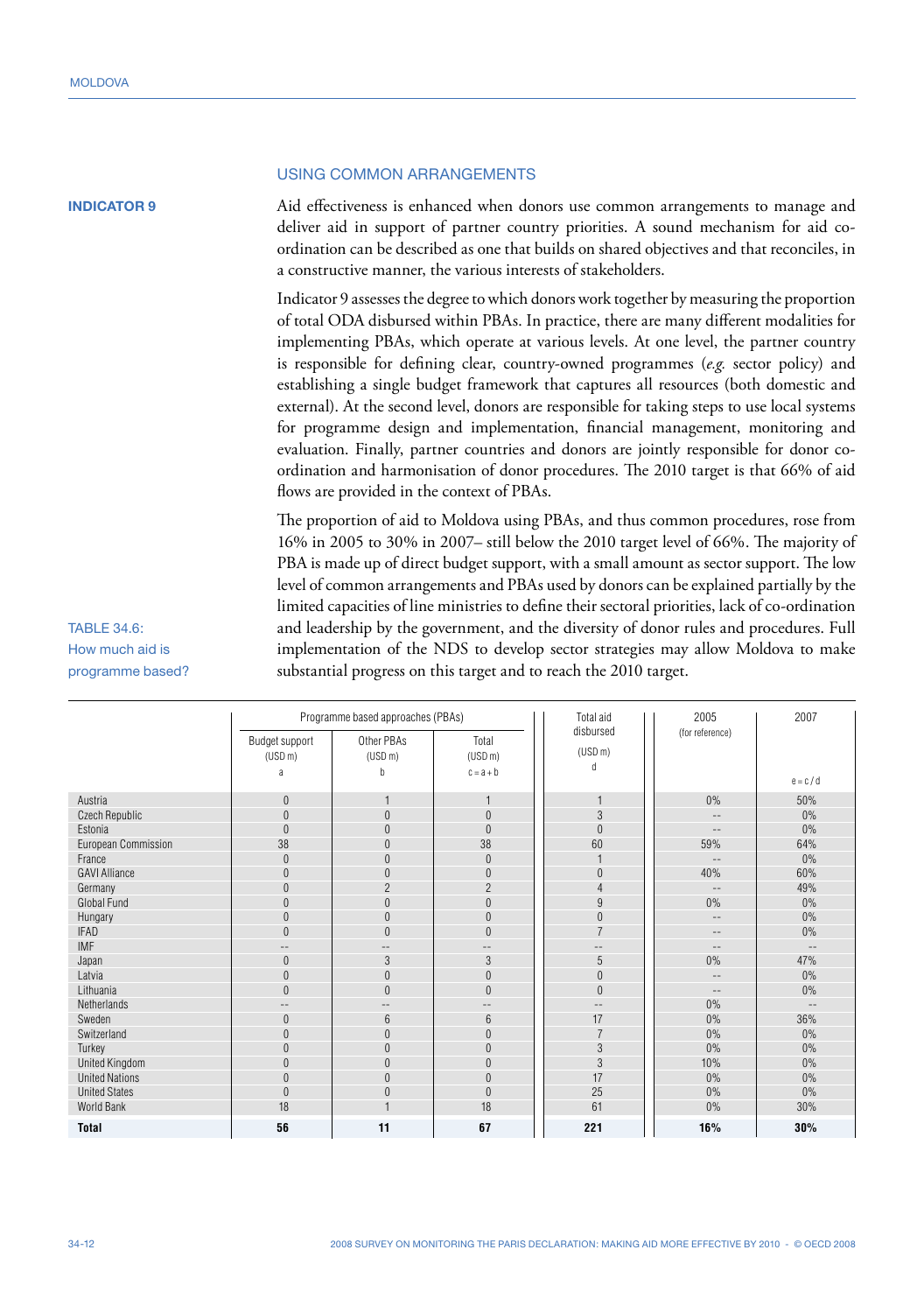MOLDOVA

#### CONDUCTING JOINT MISSIONS AND SHARING ANALYSIS

One of the most frequent complaints of partner countries is that donors make too many demands in relation to their limited resources: country authorities spend too much time meeting with donor officials and responding to their many requests. The Paris Declaration recognises that donors have a responsibility to ensure that, to the greatest extent possible, the missions and analytical work they commission are undertaken jointly  $- i.e.$  that the burden of such work is shared.

Indicator 10 measures the extent to which donors are merging their missions (Indicator 10a) and analytical work (Indicator 10b) at the country level – either with country partner authorities or amongst the donor community (or both). It calculates the proportion of missions to the country undertaken jointly (*i.e.* by more than one donor) and the share of country-analysis exercises undertaken on a joint or co-ordinated basis. The 2010 target is that 40% of donor missions to the field are conducted jointly and that 66% of country analytical work is carried out jointly.

Despite efforts to rationalise and improve how missions are carried out in Moldova, the number of missions is still very high at 229, with a small proportion considered as coordinated missions. In 2005 only 20% of donor missions were conducted jointly. The 2008 Survey shows a reduction in Indicator 10a with 14% of donor missions conducted jointly in 2007 – still far below the 2010 target of 40%. The government established a website for the National Coordinating Unit through which donors can share information on missions. To date, use of this web portal remains limited.

|                       | Co-ordinated donor missions* | Total donor missions | 2005            | 2007      |
|-----------------------|------------------------------|----------------------|-----------------|-----------|
|                       | (missions)                   | (missions)           | (for reference) |           |
|                       | a                            | b                    |                 | $c = a/b$ |
| Austria               | $\mathbf{0}$                 | $\overline{2}$       | 100%            | $0\%$     |
| Czech Republic        | $\mathbf{0}$                 | $\overline{7}$       |                 | $0\%$     |
| Estonia               | 10                           | 10                   | --              | 100%      |
| European Commission   | --                           | 14                   | 5%              |           |
| France                | $\mathbf{0}$                 | 23                   | 58%             | $0\%$     |
| <b>GAVI Alliance</b>  | $\mathbf{0}$                 | $\theta$             |                 |           |
| Germany               | 3                            | 5                    |                 | 60%       |
| Global Fund           | $\overline{0}$               | 1                    | $0\%$           | $0\%$     |
| Hungary               | $\mathbf{0}$                 | $\overline{7}$       | --              | $0\%$     |
| <b>IFAD</b>           | $\overline{0}$               | $\theta$             |                 |           |
| IMF                   | --                           | --                   |                 |           |
| Japan                 | $\mathbf{0}$                 | $\overline{4}$       | 0%              | $0\%$     |
| Latvia                |                              | 1                    |                 | 100%      |
| Lithuania             | 1                            | 1                    |                 | 100%      |
| Netherlands           | --                           | --                   |                 |           |
| Sweden                | 1                            | 17                   | 100%            | 6%        |
| Switzerland           | $\mathbf{0}$                 | 10                   | 50%             | 0%        |
| Turkey                | $\mathbf{0}$                 | 5                    | $0\%$           | 0%        |
| United Kingdom        | 5                            | 10                   | 25%             | 50%       |
| <b>United Nations</b> | $\overline{7}$               | 19                   | 19%             | 37%       |
| <b>United States</b>  | $\mathbf{0}$                 | 16                   |                 | $0\%$     |
| World Bank            | 23                           | 77                   | 26%             | 30%       |
| <b>Total</b>          | 33                           | 229                  | 20%             | 14%       |

\* The total of co-ordinated missions has been adjusted to avoid double-counting. A discount factor of 35% is applied.

**INDICATOR 10a**

# TABLE 34.7: How many donor missions are co-ordinated?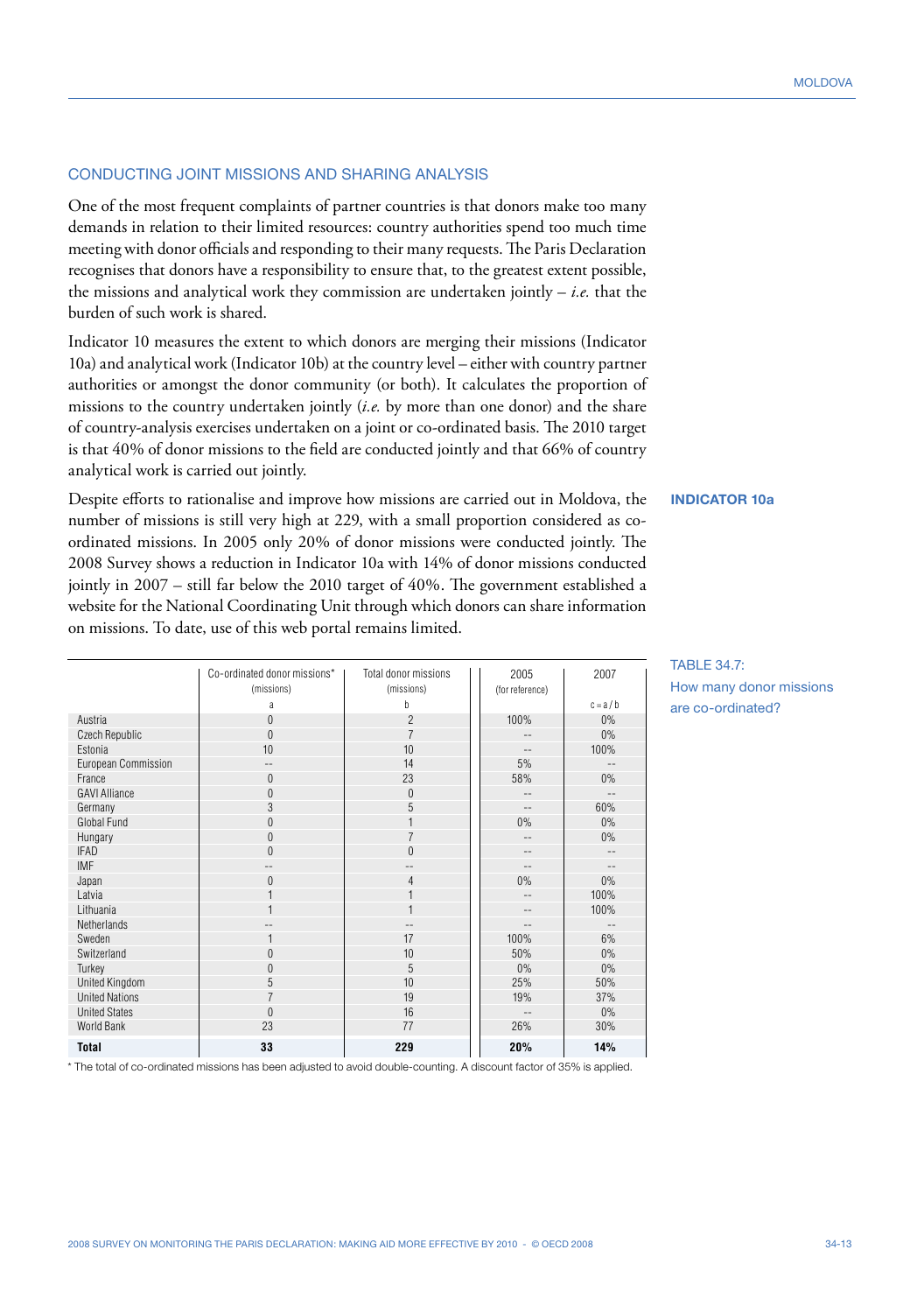#### **INDICATOR 10b**

TABLE 34.8:

is co-ordinated?

How much country analysis

Country analytical work encompasses the analysis and advice necessary to strengthen policy dialogue, and to develop and implement country strategies in support of sound development assistance. It typically includes country or sector studies and strategies, country evaluations, discussion papers, etc. The Paris Declaration recognises that donors have a responsibility in ensuring that the analytical work they commission is undertaken jointly, as much as possible. Doing country analytical work jointly has a number of benefits. It helps curb transaction costs for partner authorities, avoid unnecessary duplicative work and foster common understanding between donors. Donors need also to draw on partner countries' own analytical work and, where appropriate, work with government and other donors. Indicator 10b measures the proportion of country analytical work that is undertaken jointly.

|                       | Co-ordinated           | Total                 | 2005              | 2007      |
|-----------------------|------------------------|-----------------------|-------------------|-----------|
|                       | donor analytical work* | donor analytical work | (for reference)   |           |
|                       | (analyses)             | (analyses)            |                   |           |
|                       | a                      | h                     |                   | $c = a/b$ |
| Austria               | 1                      | 3                     | $\qquad \qquad -$ | 33%       |
| Czech Republic        | 1                      | $6\overline{6}$       | $\qquad \qquad -$ | 17%       |
| Estonia               | 0                      | $\mathbf{0}$          |                   | --        |
| European Commission   | $\overline{2}$         | $\overline{2}$        | $-$               | 100%      |
| France                | $\overline{0}$         | $\mathbf{0}$          | $\qquad \qquad -$ | $-$       |
| <b>GAVI Alliance</b>  | $\overline{0}$         | $\Omega$              |                   |           |
| Germany               | --                     | --                    | --                | $-$       |
| Global Fund           | $\mathbf{0}$           | 3                     | $\qquad \qquad -$ | $0\%$     |
| Hungary               | 0                      | $\Omega$              |                   | --        |
| <b>IFAD</b>           | $\mathbf{0}$           |                       | $-$               | 0%        |
| <b>IMF</b>            | --                     | --                    | $\qquad \qquad -$ | --        |
| Japan                 | $\mathbf{0}$           | $\Omega$              |                   |           |
| Latvia                | $\mathbf{0}$           | $\mathbf{0}$          | $-$               | --        |
| Lithuania             | $\overline{0}$         | $\Omega$              | $\qquad \qquad -$ | --        |
| Netherlands           | --                     | --                    |                   | --        |
| Sweden                | $\pmb{0}$              | 1                     | 100%              | 0%        |
| Switzerland           | $\mathbf 0$            | 3                     | $0\%$             | 0%        |
| Turkey                | 0                      | $\Omega$              |                   | $-$       |
| <b>United Kingdom</b> | $\overline{c}$         | $\overline{c}$        | 50%               | 100%      |
| <b>United Nations</b> | 43                     | 55                    | 75%               | 78%       |
| <b>United States</b>  | $\overline{2}$         |                       | 33%               | 29%       |
| World Bank            | $\overline{2}$         | 4                     | 20%               | 50%       |
| <b>Total</b>          | 40                     | 87                    | 50%               | 46%       |

\* The total of co-ordinated analytical work has been adjusted to avoid double-counting. A discount factor of 25% is applied.

Moldova improved substantially the extent to which elements of analytical work are coordinated, increasing from 50% in 2005 to 61% in 2007, within reach of the 2010 target of 66%. A good example of co-ordinated analytical work is the Road Infrastructure Rehabilitation Strategy, which was developed jointly by the government and donors, and included an action plan. Better communication between donors could ensure that more missions and analytical work are conducted jointly in the future. ■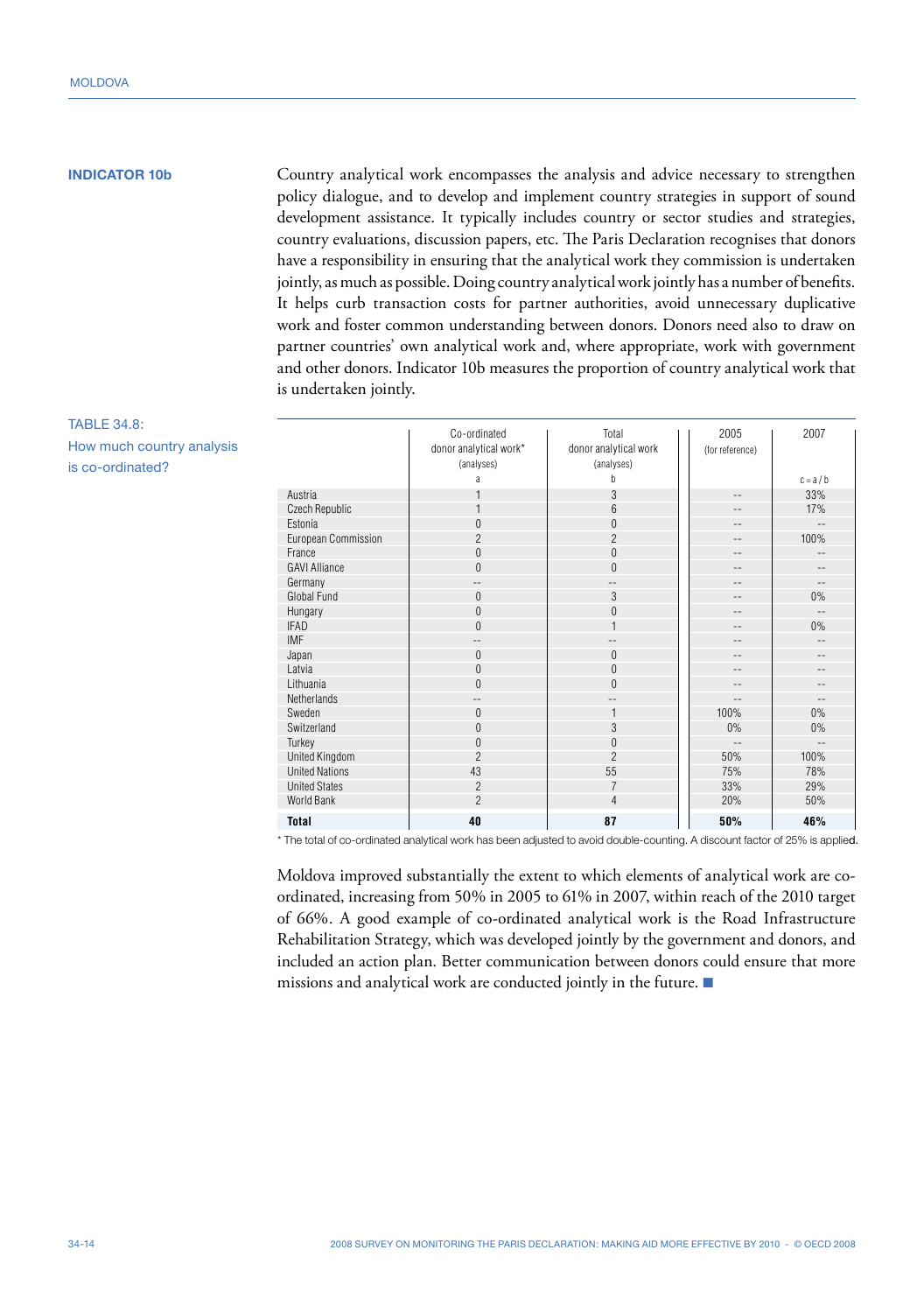# MANAGING FOR RESULTS

THE PARIS DECLARATION CALLS ON donors and partner countries to make a joint commitment to managing for development results  $-i.e.$  to manage resources according to desired results. This implies defining desired results and measuring progress toward them, as well as using information on results to improve decision making and performance. It also implies strengthening capacity to undertake such management and helping to increase the demand for a focus on results (*i.e.* adopt a results-based monitoring framework).

Indicator 11 utilises data collected as part of the World Bank's review on *Results-Based National Development Strategies: Assessments and Challenges Ahead.* The review focuses on three particular aspects of a robust results-based monitoring framework: the quality of the information generated; stakeholder access to the information; and the extent to which such information is utilised within a country-level monitoring and evaluation system.

The assessments are expressed in scores running from A (high) to E (low), with B representing a "largely developed results-based monitoring framework." The 2010 target is to reduce by one-third the proportion of countries lacking transparent and monitorable results-based monitoring frameworks (*i.e.* reduce by one-third the number of countries not attaining at least a B rating).

Moldova received a D rating in the 2006 Baseline Survey because several challenges were identified. First, the quality and availability of poverty-related data, which are the key building blocks for a transparent performance assessment framework, were weak. Further, the establishment of an integrated country-level monitoring and evaluation system was reported by the World Bank to be "at an early stage".

For the 2008 Survey, Moldova received an improved C rating in the World Bank's 2007 Aid Effectiveness Review. This indicates that progress is being made, although not yet enough, and the basis exists for even more substantive progress in order to meet the 2010 target rating of B. Since 2004, Moldova has been implementing a statistical development strategy to improve the quality of statistical activities of all government institutions. To make development information more accessible, the government has put in place a communication strategy to facilitate dissemination of information on the mediumterm strategy and government policies. Moreover, extensive consultations have informed the preparation of the NDS. Most importantly, the new NDS includes clear high-level indicators for sectors and a national level performance monitoring and evaluation system. As the NDS framework is fully realised, this puts Moldova within reach of the target of achieving a B rating by 2010. ■

# MUTUAL ACCOUNTABILITY

THE PARIS DECLARATION RECOGNISES that for aid to be truly effective, stronger and more balanced accountability mechanisms are required at all levels. In particular, aid is more effective when both donors and partner country governments are accountable – to their respective publics and to each other – for the use of resources and management to achieve development results. The Paris Declaration calls for donors and partner countries to jointly assess (through existing country-level mechanisms) mutual progress in implementing agreed commitments on aid effectiveness, including commitments made under the Paris Declaration.

**INDICATOR 11** Do countries have results-based monitoring frameworks?

**INDICATOR 12** Do countries have reviews of mutual accountability?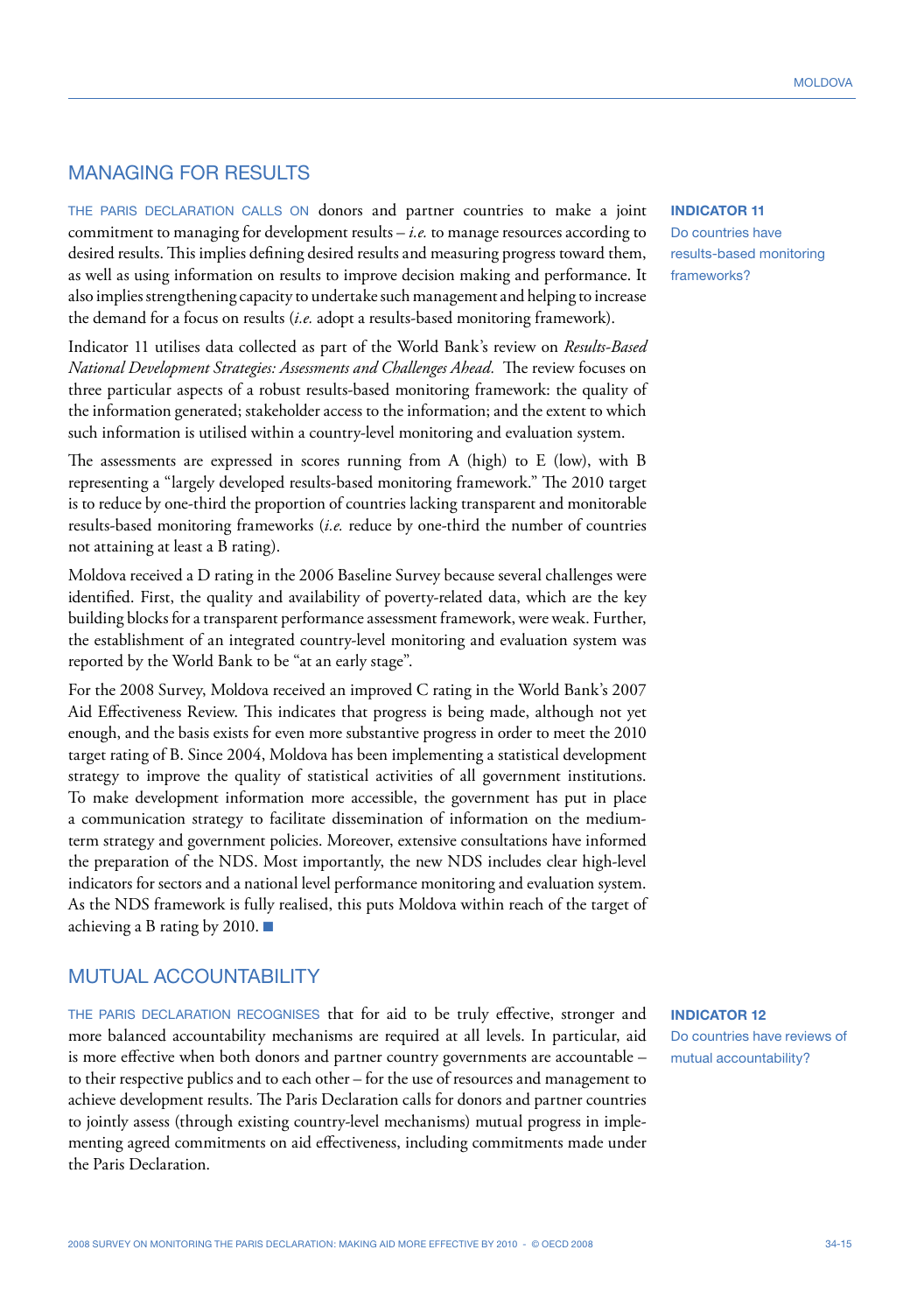Indicator 12 is concerned with the specific question of whether there is a country-level mechanism for mutual assessment of progress on the partnership commitments arising from the Rome or Paris Declarations, or from local harmonisation and alignment plans. The 2010 target is for all partner countries to have in place such mechanisms.

Moldova has a system of mutual accountability based on the work of the Development Partnership Framework (DPF), which was created specifically to monitor progress towards The Paris Declaration targets. To date, action items set forth in the agreement have not been fully implemented; however, completion of a document to facilitate this process is planned for 2008. The Harmonisation Group also brings together government and donor representatives; they monitor progress on aid effectiveness commitments, including those of the Paris Declaration. Evaluations of individual programmes with donors take place on an ad-hoc basis. The donors and central public authorities involved in policy implementation take part in these evaluations. Inter-ministerial commissions are engaged in monitoring and evaluating implementation of the national strategy; mixed groups (consisting of donors, government and civil society) contribute to monitoring sector performance. ■

# PROGRESS SINCE 2005 AND PRIORITIES FOR 2010

MOLDOVA HAS MET A TARGET FOR ONLY TWO INDICATORS: Indicator 8 on untied aid and Indicator 12 on mutual accountability. For the remaining indicators, the results are mixed showing that some progress has been made but significant gaps need to be filled to attain the 2010 targets. In particular, substantial efforts are required by the government and donors to improve alignment of aid flows with national priorities, co-ordination of technical co-operation, use of PIUs, use of PBAs and joint missions. Moldova should continue its reforms for institutional development and improving capacity. Donors must engage in increased alignment and harmonisation activities to reach the 2010 targets. ■

#### **SUMMARY** TABLE 34.9

| <b>INDICATORS</b>                                  | 2005 REFERENCE | 2007          | 2010 TARGET    |
|----------------------------------------------------|----------------|---------------|----------------|
| Operational development strategies                 | $\Box$         | C             | B or A         |
| Reliable public financial management (PFM) systems | 3,5            | 4,0           | 4,0            |
| Reliable procurement systems                       | Not available  | Not available | Not applicable |
| Aid flows are aligned on national priorities       | 70%            | 57%           | 85%            |
| Strengthen capacity by co-ordinated support        | 26%            | 29%           | 50%            |
| Use of country PFM systems                         | 25%            | 41%           | 50%            |
| Use of country procurement systems                 | 25%            | 39%           | Not applicable |
| Strengthen capacity by avoiding parallel PIUs      | 43             | 59            | 14             |
| Aid is more predictable                            | 67%            | 77%           | 83%            |
| Aid is untied                                      | 81%            | 98%           | More than 81%  |
| Use of common arrangements or procedures           | 16%            | 30%           | 66%            |
| Joint missions                                     | 20%            | 14%           | 40%            |
| Joint country analytic work                        | 50%            | 46%           | 66%            |
| Results-based monitoring frameworks                | D              | C             | B or A         |
| Mutual accountability                              | <b>Yes</b>     | <b>Yes</b>    | Yes            |
|                                                    |                |               |                |